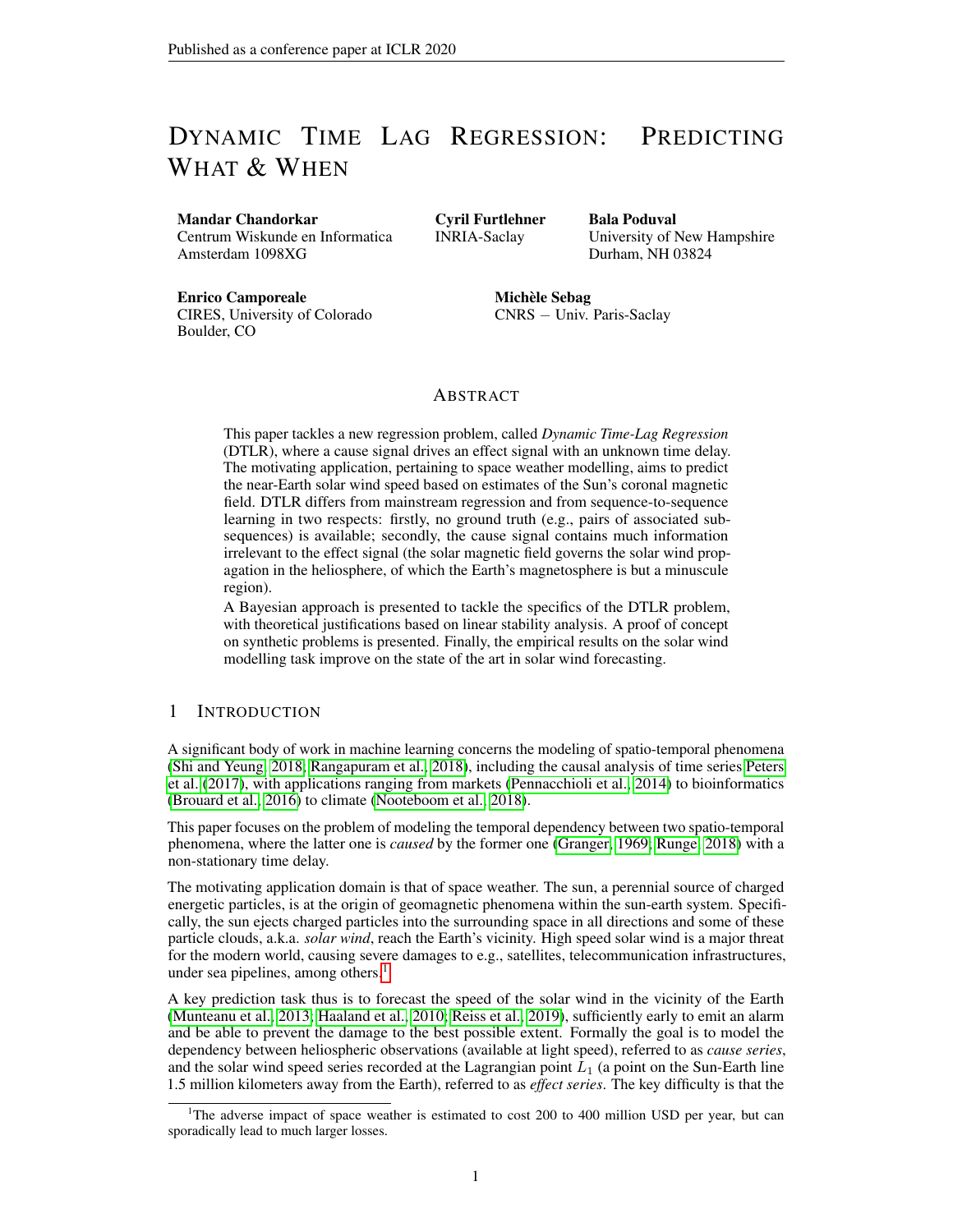time lag between an input and its effect, the solar wind recorded at  $L_1$ , varies from circa 2 to 5 days depending on, among many factors, the initial direction of emitted particles and their energy. Would the lag be constant, the solar wind prediction problem would boil down to a mainstream regression problem. The challenge here is to predict, from the solar image  $x(t)$  at time t the value  $y(t + t)$  of the solar wind speed reaching the earth at time  $t + t$  where both the value  $y(t + t)$  and the time lag  $t$  depend on  $x(t)$ .

Related work. Indeed, the modeling of dependencies among time series has been intensively tackled (see e.g., Zhou and Sornette (2006); Runge (2018)). When considering varying time lag, many approaches rely on dynamic time warping (DTW) (Sakoe and Chiba, 1978). For instance, DTW is used in Gaskell et al. (2015), taking a Bayesian approach to achieve the temporal alignment of both series under some restricting assumptions (considering slowly varying time lags and linear relationships between the cause and effect time series). More generally, the use of DTW in time series analysis relies on simplifying assumptions on the cause and effect series (same dimensionality and structure) and builds upon available cost matrices for the temporal alignment.

Also related is sequence-to-sequence learning (Sutskever et al., 2014), primarily aimed to machine translation. While Seq2Seq modelling relaxes some former assumptions (such as the fixed or comparable sizes of the source and target series), it still relies on the known segmentation of the source series into disjoint units (the sentences), each one being mapped into a large fixed-size vector using an LSTM; and this vector is exploited by another LSTM to extract the output sequence. Attention-based mechanisms Graves (2013); Bahdanau et al. (2015) alleviate the need to encode the full source sentence into a fixed-size vector, by learning the alignment and allowing the model to search for the parts of the source sentence relevant to predict a target part. More advanced attention mechanisms (Kim et al., 2017; Vaswani et al., 2017) refine the way the source information is leveraged to produce a target part. But to our best knowledge, the end-to-end learning of the sequence-to-sequence modelling relies on the segmentation of the source and target series, and the definition of associated pairs of segments (e.g. the sentences).

Our claim is that the regression problem of predicting both *what* the effect is and *when* the effect is observed, called *Dynamic TimeLag Regression* (DTLR), constitutes a new ML problem:

With respect to the modeling of dependencies among time series, it involves stochastic dependencies of arbitrary complexity; the relationship between the cause and the effect series can be non-linear (the *what* model). Furthermore, the time lag phenomenon (the *when* model) can be non smooth (as opposed to e.g. Zhou and Sornette (2006)).

With respect to sequence-to-sequence translation, a main difference is that the end-to-end training of the model cannot rely on pairs of associated units (the sentences), adversely affecting the alignment learning.

Lastly, and most importantly, in the considered DTLR problem, even if the cause series has high information content, only a small portion of it is relevant to the prediction of the effect series. On one hand, the cause series might be high dimensional (images) whereas the effect series is scalar; on the other hand, the cause series governs the solar wind speed in the whole heliosphere and not just in near-Earth space. In addition to avoiding typically one or two orders of magnitude expansion of an already large input signal dimension, inserting the time-lag inference explicitly in the model can also potentially improve its interpretability.

Organization of the paper. The Bayesian approach proposed to tackle the specifics of the DTLR regression problem is described in section 2; the associated learning equations are discussed, followed by a stability analysis and a proof of consistency (section 3). The algorithm is detailed in section 4. The experimental setting used to validate the approach is presented in section 5; the empirical validation on toy problems and on the real-world problem are discussed in section 6

## 2 PROBABILISTIC DYNAMICALLY DELAYED REGRESSION

## 2.1 POSITION OF THE PROBLEM

Given two time series, the cause series  $\mathbf{x}(t)$  ( $\mathbf{x}(t) \in \mathcal{X} \subset \mathbb{R}^D$ ) and the observed effect series  $y(t)$ , the sought model consists of a mapping  $f(.)$  which maps each input pattern  $\mathbf{x}(t)$  to an output  $y(\phi(t))$ , and a mapping  $g(.)$  which determines the time delay  $\phi(t) - t$  between the input and output patterns: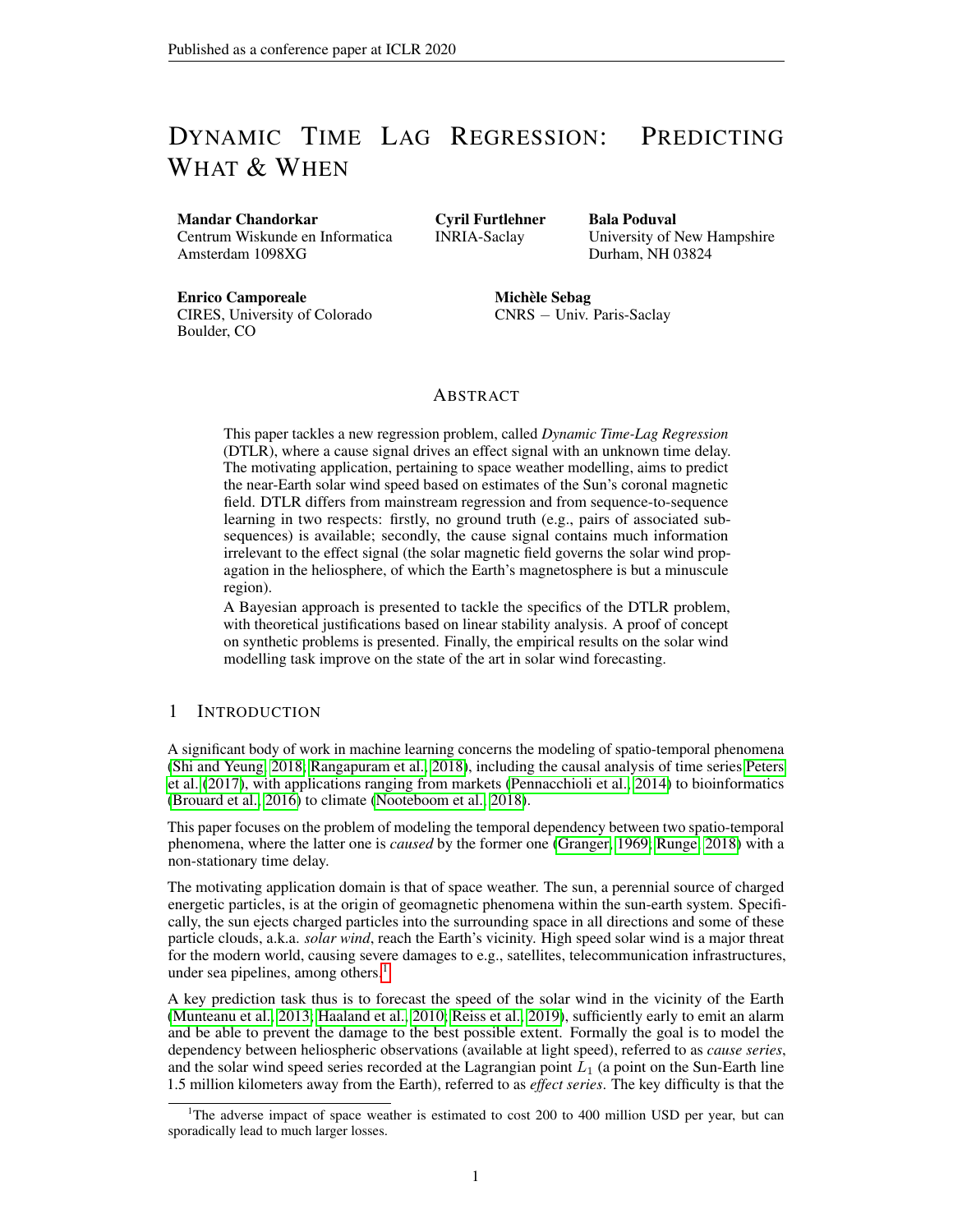$$
y(\phi(t)) = f[\mathbf{x}(t)] \tag{1}
$$

$$
\phi(t) = t + g[\mathbf{x}(t)] \tag{2}
$$

with

$$
f: \mathcal{X} \to \mathbb{R}
$$
, and  $g: \mathcal{X} \to \mathbb{R}^+$ ,

where  $t \in \mathbb{R}^+$  represents the continuous temporal domain. The input signal  $\mathbf{x}(t)$  is possibly high dimensional and contains the hidden cause to the effect  $y(t) \in \mathbb{R}$ ;  $y(t)$  is assumed to be scalar in the remainder of the paper. Function  $g: \mathcal{X} \to \mathbb{R}^+$  represents the time delay between inputs and outputs. Vectors are written using bold fonts.

As said, Eqs 1-2 define a regression problem that differs from standard regression in two ways: Firstly, the time lag  $g[x(t)]$  is non-stationary as it depends on  $x(t)$ . Secondly,  $g[x(t)]$  is unknown, i.e. it is not recorded explicitly in the training data.

Assumption. For the sake of the model identifiability and computational stability, the time warping function  $\phi(t) = t + g[\mathbf{x}(t)]$  is assumed to be sufficiently regular w.r.t. t. Formally,  $\phi(.)$  is assumed to be continuous<sup>2</sup>.

#### 2.2 PROBABILISTIC DYNAMIC TIME-LAG REGRESSION

For practical reasons, cause and effect series are sampled at constant rate, and thereafter noted  $x_t$ and  $y_t$  with t in N. Accordingly, mapping q maps  $x_t$  onto a finite set T of possible time lags, with  $\mathcal{T} = \{ t_{\min} \ldots, t_{\max} \}$  an integer interval defined from domain knowledge. The unavoidable error due to the discretization of the continuous time lag is mitigated along a probabilistic model, associating to each cause x, a set of predictors  $\mathbf{\hat{y}}(\mathbf{x}) = \{\hat{y}_i(\mathbf{x}), i \in \mathcal{T}\}\$ and a probability distribution  $p(x)$  on  $T$  estimating the probability of delay of the effects of x. Overall, the DTLR solution is sought as a probability distribution conditioned on cause  $x$ , mixture of Gaussians<sup>3</sup> centered on the predictors  $\hat{y}_i(\mathbf{x})$ , where the mixture weights are defined from  $\hat{p}(\mathbf{x})$ . More formally, letting  $\mathbf{y}_t$  denote the vector of random variables  $\{y_{t+i}, i \in \mathcal{T}\}$ :

$$
P \mathbf{y}_t | \mathbf{x}_t = \mathbf{x} = \begin{cases} \hat{p} & \tau_1, \dots, \tau_{j} \in \mathbf{x} \\ \hat{p} & \tau_2 \in \mathbf{x} \end{cases} \quad (3)
$$

with  $= Diag(\sigma_i(\tau)^2)$  the diagonal matrix of variance parameters attached to each time-lag  $i \in \mathcal{T}$ . Two simplifications are made for the sake of the analysis. Firstly, the stochastic time lag is modelled as the vector  $(\tau_i)$ ,  $i \in \mathcal{T}$  of binary latent variables, where  $\tau_i$  indicates whether  $\mathbf{x}_t$  drives  $y_{t+i}$  ( $\tau_i = 1$ ) or not ( $\tau_i = 0$ ). The assumption that every cause has a single effect is modelled by imposing: 4

$$
\tau_i = 1. \tag{4}
$$

From constraint (4), probability distribution  $\hat{p}(x)$  thus is sought as the vector  $(\hat{p}_i(x))$  for i in T, summing to 1, such that  $\hat{p}_i(\mathbf{x})$  stands for the probability of the effect of  $\mathbf{x}_t = \mathbf{x}$  to occur with delay i. The second simplifying assumption is that the variance  $\sigma_i^2(\tau)$  of predictor  $\hat{y}_i$  does not depend on **x**, by setting:

$$
\sigma_j(\tau)^{-2} = 1 + \begin{cases} \lambda & \text{if } \tau_j \ \sigma^{-2}, \\ j & \text{otherwise} \end{cases}
$$

with  $\sigma^2$  a default variance and  $\alpha_{ij} \geq 0$  a matrix of non-negative real parameters. This particular formulation supports the tractable analysis of the posterior probability of  $\tau_i$  (in supplementary

$$
(t_1) \leq (t_2) / \forall t_1 \leq t_2.
$$

<sup>&</sup>lt;sup>2</sup> For some authors (Zhou and Sornette, 2006),the monotonicity of  $\langle \cdot \rangle$  is additionally required and enforced using constraints:

This assumption is not retained as one may achieve a similar effect by using regularization based smoothness penalties.

 $3$ Note that pre-processing can be used if needed to map non-Gaussian data onto Gaussian data.

<sup>&</sup>lt;sup>4</sup>Note however that the cause-effect correspondence might be many-to-one, with an effect depending on several causes.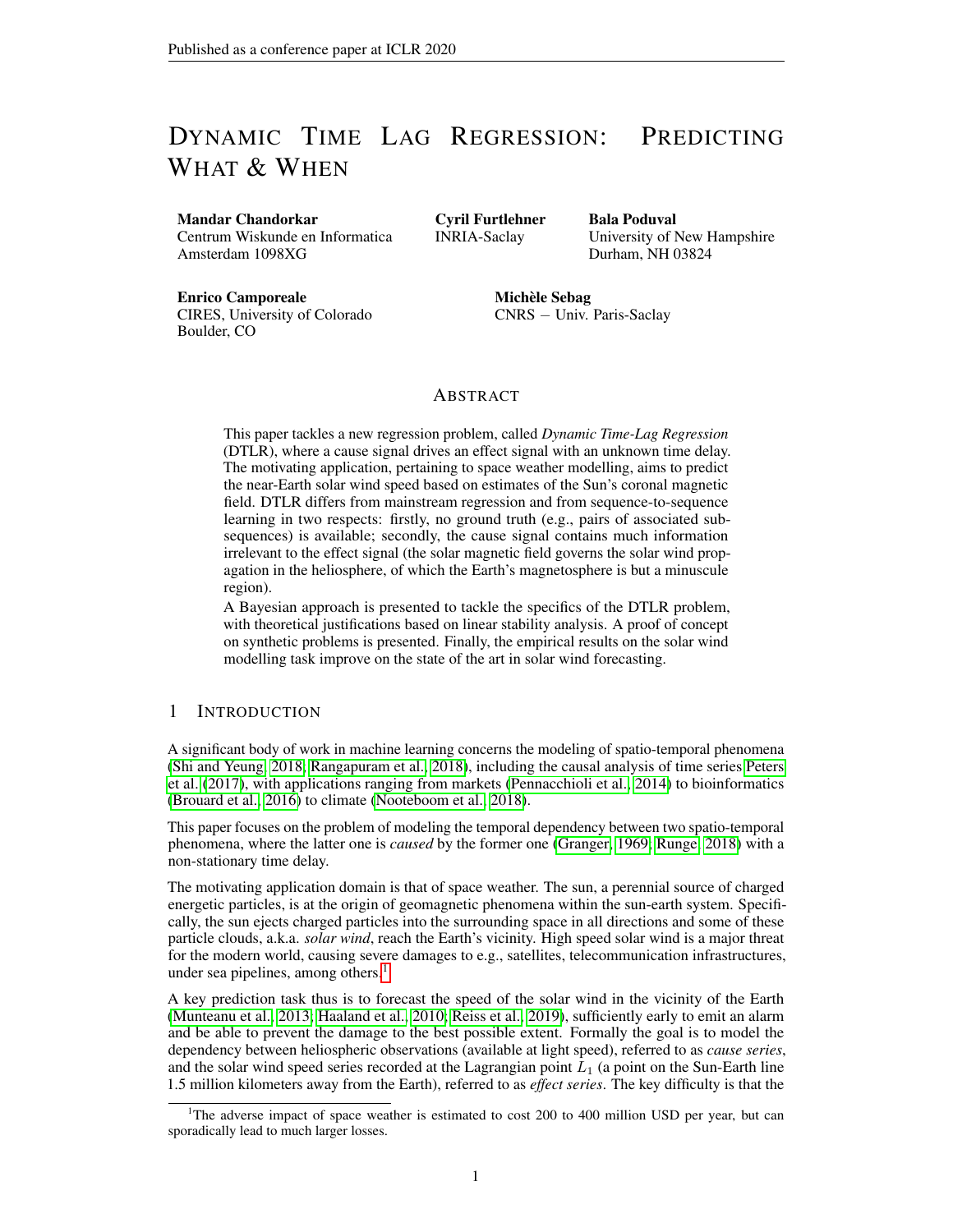material). The fact that **x** can influence  $y_i$  through predictor  $\hat{y}_i(\mathbf{x})$  even when  $\tau_i = 0$  reflects an indirect influence due to the auto-correlation of the  $y$  series. This influence comes with a higher variance, enforced by making  $\alpha_{ij}$  a decreasing function of  $|i - j|$ . More generally, a large value of  $\alpha_{ij}$  compared to  $\alpha_{ij}$  for  $i \neq j$  corresponds to a small auto-correlation time of the effect series.

#### 2.3 LEARNING CRITERION

The joint distribution is classically learned by maximizing the log likelihood of the data, which can here be expressed in closed form. Let us denote respectively the dataset and parameters as  $\{(x, y)\}\$ data and  $\theta = (\hat{y}, \hat{p}, \sigma, \alpha)$ . From Eq. (3) the conditional probability  $q_i(x, y) \stackrel{\text{def}}{=} P(\tau_i = 1|x, y)$  reads:

$$
q_i(\mathbf{x}, \mathbf{y}) = \frac{1}{Z(\mathbf{x}, \mathbf{y}|\theta)} \hat{p}_i(\mathbf{x}) \exp \ -\frac{1}{2\sigma^2} \sum_{j \ge T} \alpha_{j1} \ y_j - \hat{y}_j(\mathbf{x})^{-2} + \frac{1}{2} \sum_{j \ge T} \log(1 + \alpha_{j1}) \tag{5}
$$

with normalization constant

$$
Z(\mathbf{x}, \mathbf{y}|\theta) = \frac{X}{i2T} \hat{p}_i(\mathbf{x}) \exp \left(-\frac{1}{2\sigma^2} \frac{X}{j2T} \alpha_{j1} y_j - \hat{y}_j(\mathbf{x})\right)^2 + \frac{1}{2} \frac{X}{j2T} \log(1 + \alpha_{j1}).
$$

The log-likelihood then reads (intermediate calculations in supplementary material, appendix A):

$$
\mathcal{L}[\{(\mathbf{x}, \mathbf{y})\}_{\text{data}} | \theta] = -|\mathcal{T}| \log(\sigma) - \mathbb{E}_{\text{data}} \frac{1}{2\sigma^2} y_i - \hat{y}_i(\mathbf{x})^2 - \log Z(\mathbf{x}, \mathbf{y}|\theta) \tag{6}
$$

where  $E_{data}$  denotes averaging over the dataset. For notational simplicity, the time index t is omitted in the following and the empirical averaging on the data is noted  $E_{data}$ . The hyper-parameters  $\sigma$  and matrix  $\alpha$  of the model are obtained by optimizing  $\mathcal{L}$ :

$$
\frac{\sigma^2}{1 + \alpha_{ij}} = \frac{\mathbb{E}_{data} \ y_i - \hat{y}_i(\mathbf{x})^2 q_j(\mathbf{x}, \mathbf{y})}{\mathbb{E}_{data} \ q_j(\mathbf{x}, \mathbf{y})},\tag{7}
$$

In addition the optimal  $\hat{y}$  and  $\hat{p}$  reads:

$$
\hat{y}_i(\mathbf{x}) = \frac{\begin{bmatrix} 1 & \cdots & \cdots & \cdots & \cdots & \cdots & \cdots & \cdots & \cdots & \cdots & \cdots & \cdots & \cdots & \cdots & \cdots & \cdots & \cdots & \cdots & \cdots & \cdots & \cdots & \cdots & \cdots & \cdots & \cdots & \cdots & \cdots & \cdots & \cdots & \cdots & \cdots & \cdots & \cdots & \cdots & \cdots & \cdots & \cdots & \cdots & \cdots & \cdots & \cdots & \cdots & \cdots & \cdots & \cdots & \cdots & \cdots & \cdots & \cdots & \cdots & \cdots & \cdots & \cdots & \cdots & \cdots & \cdots & \cdots & \cdots & \cdots & \cdots & \cdots & \cdots & \cdots & \cdots & \cdots & \cdots & \cdots & \cdots & \cdots & \cdots & \cdots & \cdots & \cdots & \cdots & \cdots & \cdots & \cdots & \cdots & \cdots & \cdots & \cdots & \cdots & \cdots & \cdots & \cdots & \cdots & \cdots & \cdots & \cdots & \cdots & \cdots & \cdots & \cdots & \cdots & \cdots & \cdots & \cdots & \cdots & \cdots & \cdots & \cdots & \cdots & \cdots & \cdots & \cdots & \cdots & \cdots & \cdots & \cdots & \cdots & \cdots & \cdots & \cdots & \cdots & \cdots & \cdots & \cdots & \cdots & \cdots & \cdots & \cdots & \cdots & \cdots & \cdots
$$

$$
\hat{p}_i(\mathbf{x}) = \mathbb{E}_{data} q_i(\mathbf{x}, \mathbf{y}) \mathbf{x} \tag{9}
$$

where the above conditional empirical averaging operates as an averaging over samples close to x.

These are self-consistent equations, since  $q_i(\mathbf{x}, \mathbf{y})$  depends on the parameters  $\sigma^2$  and  $\alpha_{ij}$ ,  $\hat{\mathbf{y}}$  and  $\hat{\mathbf{p}}$ . The proposed algorithm detailed in section 4 implements the saddle point method defined from Eqs (7,5,8,9): alternatively, hyper-parameters  $\sigma$  and  $\alpha_{ij}$  are updated from Eq. (7) based on the current  $\hat{y}_i$ and  $\hat{p}_i$ ; and predictors  $\hat{y}_i$  and mixture weights  $\hat{p}_i$  are updated according to Eqs (8) and (9) respectively.

## 3 THEORETICAL ANALYSIS

The proposed DTLR approach is shown to be consistent and analyzed in the simple case where  $\alpha$  is a diagonal matrix ( $\alpha_{ij} = \alpha \delta_{ij}$ ).

#### 3.1 LOSS FUNCTION AND RELATED OPTIMAL PREDICTOR

Let us assume that the hyper-parameters of the model have been identified together with predictors  $\hat{y}_i(x)$  and weights  $\hat{p}_i(x)$ . These are leveraged to achieve the prediction of the effect series. For any given input **x**, the sought eventual predictor is expressed as  $(\hat{y}(x), \hat{f}(x))$  where  $\hat{f}(x)$  is the predicted time lag and  $\hat{y}(\mathbf{x})$  the predicted value. The associated  $L_2$  loss is:

$$
\mathcal{L}_2(\hat{y}, \hat{I}) = \mathbb{E}_{data} \left[ y_{\hat{I}(\mathbf{X})} - \hat{y}(\mathbf{x}) \right]^{2}.
$$
 (10)

Then it comes: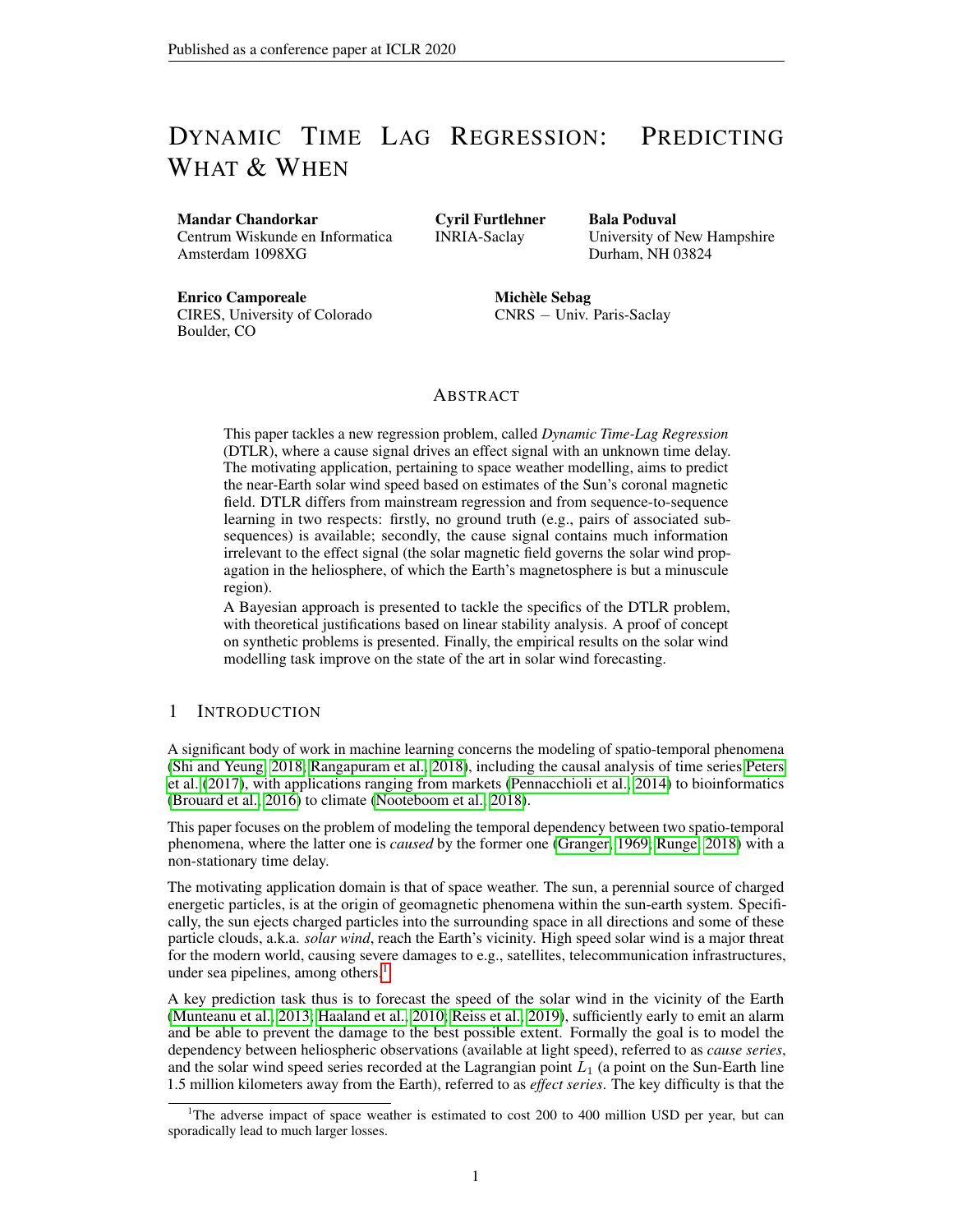**Proposition 3.1.** With same notations as in Eq. (3), with  $\alpha_{ij} = \alpha \delta_{ij}$ ,  $\alpha > 0$ , the optimal composite *predictor* (y ? , I? ) *is given by*

$$
y^{2}(\mathbf{x}) = \hat{y}_{1} \gamma(\mathbf{x}) (\mathbf{x}) \quad \text{with} \quad I^{2}(\mathbf{x}) = \arg \max_{i} \hat{p}_{i}(\mathbf{x}) ,
$$

**Proof.** In supplementary material, Appendix C.

#### 3.2 LINEAR STABILITY ANALYSIS

The saddle point (Eqs 7, 5, 8, 9) admits among others a degenerate solution, corresponding to  $\hat{p}_i(\mathbf{x}) = 1/|\mathcal{T}|, \alpha_{ij} = 0$  for all pairs  $(i, j)$ , with  $\sigma^2 = \sigma_0^2$ . Informally the model converges toward this degenerate trivial solution when there is not enough information to build specialized predictors  $\hat{y}_i$ .

Let us denote  $y_i^2(\mathbf{x}) = y_i - \hat{y}_i(\mathbf{x})^{-2}$  the square error made by predictor  $\hat{y}_i$  for **x**, and  $\sigma_0^2 = \frac{1}{|\mathcal{T}|} \mathsf{E}_{\textit{data}}$  $y_j^2(\mathbf{x})$ 

the average of MSE over the set of the predictors  $\hat{y}_i, i \in \mathcal{T}$ .

Let us investigate the conditions under which the degenerate solution may appear, by computing the Hessian of the log-likelihood and its eigenvalues. Under the simplifying assumption

i2T

$$
\alpha_{ij} = \alpha \delta_{ij},
$$

the model involves  $2|\mathcal{T}|$  functional parameters  $\hat{y}$  and  $\hat{p}$  and two hyper-parameters  $\alpha$  and  $r = \sigma^2/\sigma_0^2$ . After the computation of the Hessian (in supplementary material, Appendix B) the system involves three key statistical quantities, two global ones:

$$
C_1[\mathbf{q}] = \frac{1}{\sigma_0^2} \mathbb{E}_{\text{data}} \frac{\times}{q_i(\mathbf{x}, \mathbf{y})} q_i(\mathbf{x}, \mathbf{y}) \frac{\sigma_i^2(\mathbf{x})}{\sigma_i(\mathbf{x})}, \qquad (11)
$$

$$
C_2[\mathbf{q}] = \frac{1}{\sigma_0^4} \mathbb{E}_{\text{data}} \frac{\mathsf{h} \times}{\mathsf{h} \times \mathsf{h}} q_i(\mathbf{x}, \mathbf{y}) \quad y_i^2(\mathbf{x}) - \frac{\times}{\mathsf{h} \times \mathsf{h}} q_j(\mathbf{x}, \mathbf{y}) \quad y_j^2(\mathbf{x}) \quad \overset{2}{\longrightarrow} \tag{12}
$$

and a local  $|\mathcal{T}|$ -vector of components

$$
u_i[\mathbf{x},\mathbf{q}] = \frac{1}{\sigma_0^2} \mathsf{E}_{\text{data}} \, q_i(\mathbf{x},\mathbf{y}) \, u_i^2(\mathbf{x}) - \frac{\times}{i} q_i(\mathbf{x},\mathbf{y}) \, u_j^2(\mathbf{x}) \, \mathbf{x}.
$$

Up to a constant,  $C_1$  represents the covariance between the latent variables  $\{\tau_i\}$  and the normalized predictor errors.  $C_1$  smaller than one indicates a positive correlation between the latent variables and small errors; the smaller the better. For the degenerate solution, i.e.  $\mathbf{q} = \mathbf{q}_0$  uniform,  $C_1[\mathbf{q}_0] = 1$  and  $C_2[q_0]$  represents the default variability among the prediction errors.  $u_i[\mathbf{x}, \mathbf{q}]$  informally measures the quality of predictor  $\hat{y}_i$  relatively to the other ones at x. More precisely, a negative value of  $u_i$ [x, q] indicates that  $\hat{y}_i$  is doing better than average in the neighborhood of **x**.

At a saddle point the parameters are given by:

$$
\frac{\sigma^2}{\sigma_0^2} = \frac{|\mathcal{T}| - C_1[\mathbf{q}]}{|\mathcal{T}| - 1} \quad \text{and} \quad \alpha = \frac{|\mathcal{T}|}{|\mathcal{T}| - 1} \frac{1 - C_1[\mathbf{q}]}{C_1[\mathbf{q}]}
$$

.

Г

The predictors  $\hat{y}$  are decoupled from the rest whenever they are centered, which we assume. So the analysis can focus on the other parameters.

If  $\hat{p}$  is fixed a saddle point is stable iff

$$
C_2[{\bf q}] < 2C_1^2[{\bf q}] + \mathcal{O} \frac{1}{|T|} .
$$

In particular, the degenerate solution is unstable if

$$
C_2[\mathbf{q}_0] > 2 \; 1 - \frac{1}{|\mathcal{T}|} \; .
$$

Note that for  $y_i(\mathbf{x})$  iid centered with variance  $\sigma_0^2$  and relative kurtosis  $\kappa$  (conditionally to **x**) one has  $C_2 = (2 + \kappa)(1 - 1/|T|)$ . Therefore, whenever  $y_i^2(\mathbf{x})$  fluctuates and the relative kurtosis is non-negative, the degenerate solution is unstable and will thus be avoided.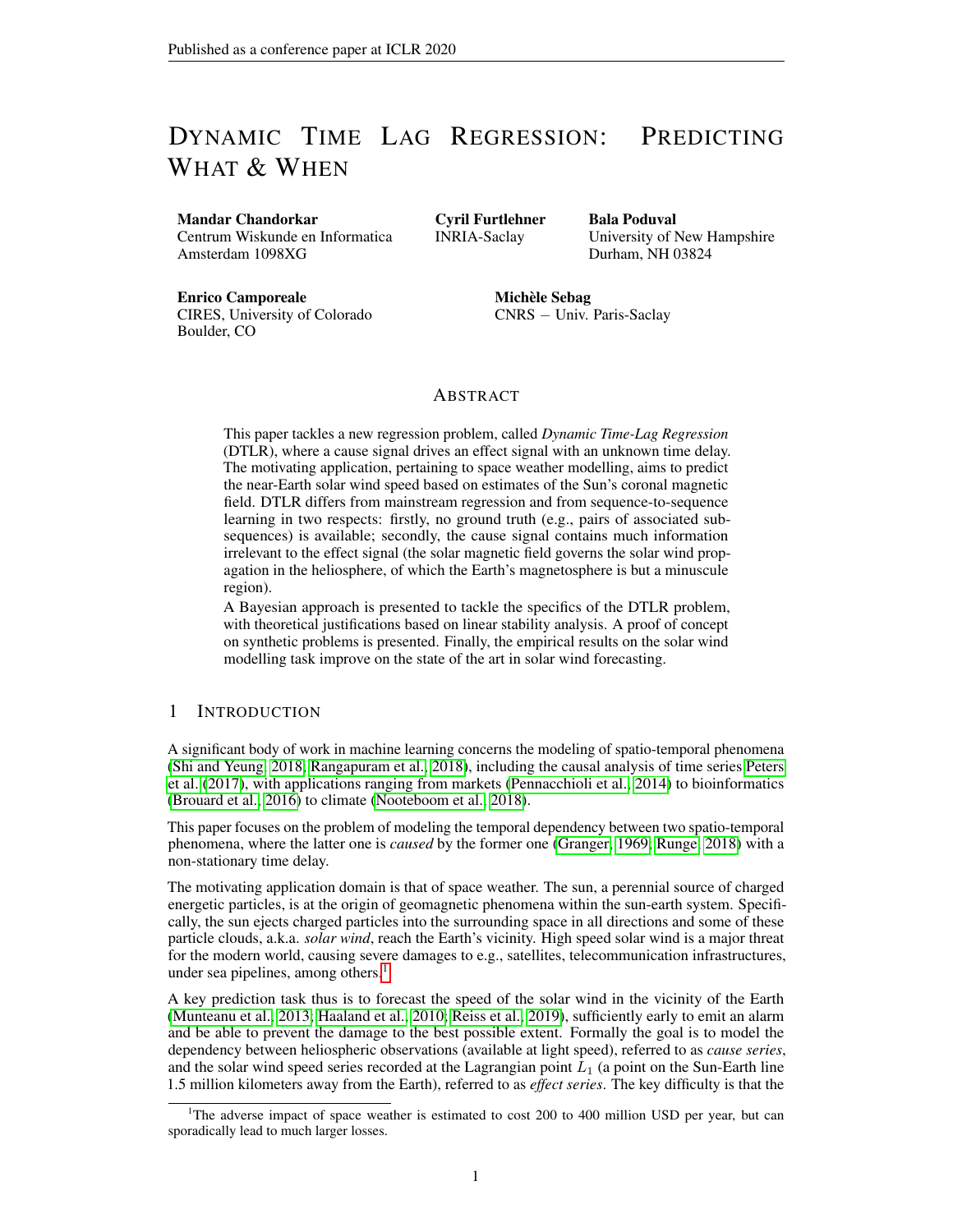If  $\hat{p}$  is allowed to evolve (after Eq. (9)) the degenerate trivial solution becomes unstable as soon as  $C_2[q_0]$  is non-zero, due to the fact that the gradient points in the opposite direction to  $\mathbf{u}(\mathbf{x})$  (with  $d\hat{\mathbf{p}}(\mathbf{x}) \propto -C_2[\mathbf{q}_0]\mathbf{u}(\mathbf{x})$ , thus rewarding the predictors with lowest errors by increasing their weights.

The system is then driven toward other solutions, among which the localized solutions of the form:

$$
\hat{p}_i(\mathbf{x}) = \delta_{i;I(\mathbf{x})},
$$

with an input dependent index  $I(x) \in \mathcal{T}$ . As shown (in supplementary material, Appendix C) the maximum likelihood localized solution also minimizes the loss function (Eq. 10). The stability of such localized solutions and the existence of other (non-localized) solutions is left for further work.

## 4 THE DTLR ALGORITHM

The DTLR algorithm learns both regression models  $\hat{y}(x)$  and  $\hat{p}(x)$  from series  $x_t$  and  $y_t$ , using alternate optimization of the model parameters and the model hyper-parameters  $\alpha$  and  $\sigma^2$ , after Eqs (7,5,8,9). The model search space is that of neural nets, parameterized by their weight vector  $\theta$ . The inner optimization loop updates  $\theta$  using mini-batch based stochastic gradient descent. At the end of each epoch, after all minibatches have been considered, the outer optimization loop computes hyper-parameters  $\alpha$  and  $\sigma^2$  on the whole data.

```
Initialization of \alpha and \sigmait \leftarrow 0;
while it < max do
        while epoch do
                  \theta \longleftarrow Optimize(\mathcal{L}(\theta, \alpha, \sigma^2));
        end
         \sigma^2 \longleftarrow \sigma_0^2 \frac{j \overline{I} j \quad C_1[\mathbf{q}]}{j \overline{I} j \quad 1};
         \alpha \longleftarrow \frac{jTj}{jTj-1} \frac{1-C_1[\mathbf{q}]}{C_1[\mathbf{q}]}\frac{C_1[q]}{C_1[q]};
end
```
**Result:** Model parameters  $\theta = {\hat{y}, \hat{p}}$ , hyper-parameters  $\alpha, \sigma^2$ Algorithm 1: DTLR algorithm

The algorithm code is available in supplementary material and will be made public after the reviewing period. The initialization of hyper-parameters  $\alpha$  and  $\sigma$  is settled using preliminary experiments (same setting for all considered problems:  $\alpha \sim U(0.75, 2)$ ;  $\sigma^2 \sim U(10^{-5}, 5)$ ).

The neural architecture implements predictors  $\hat{y}(x)$  and weights  $\hat{p}(x)$  on the top of a same feature extractor from input x. In the experiments, the architecture of the feature extractor is a 2-hidden layer fully connected network. On the top of the feature extractor are the single layer  $\hat{y}$  and  $\hat{p}$  models, each with |T| output neurons, with |T| the size of the chosen domain for the time lag.

## 5 EXPERIMENTAL SETTING

The goal of experimental validation is threefold. A first issue regards the accuracy of DTLR, measured from the mean absolute error (MAE), root mean square error (RMSE) and Pearson correlation of the learned DTLR model  $(y^{2}(x_t), I^{2}(x))$ . DTLR is compared to the natural baseline defined as the regressor with constant time lag,  $\hat{y}_{\bar{\Delta}}(x_t)$ , with being the average of all possible time lags in  $\mathcal{T}$ . The predictions of DTLR and the baseline are compared with the ground truth value of the effect series. However the predicted time lag  $I^?(\mathbf{x}_t)$  can only be assessed if the ground truth time-lag relationship is known. In order to do so, three synthetic problems of increasing difficulty are defined below.

Secondly, the stability and non-degeneracy of the learned model are assessed from the statistical quantities  $\sigma_0$  and  $C_1$  (section 3.2), compared to the degenerate solution  $\hat{p}_i(\mathbf{x}) = 1/|T|$ . For  $C_1 < 1$ , the model accurately specializes the found predictors  $\hat{p}_i$ .

Lastly, and most importantly, DTLR is assessed on the solar wind prediction problem, and compared to the best state of the art in space weather.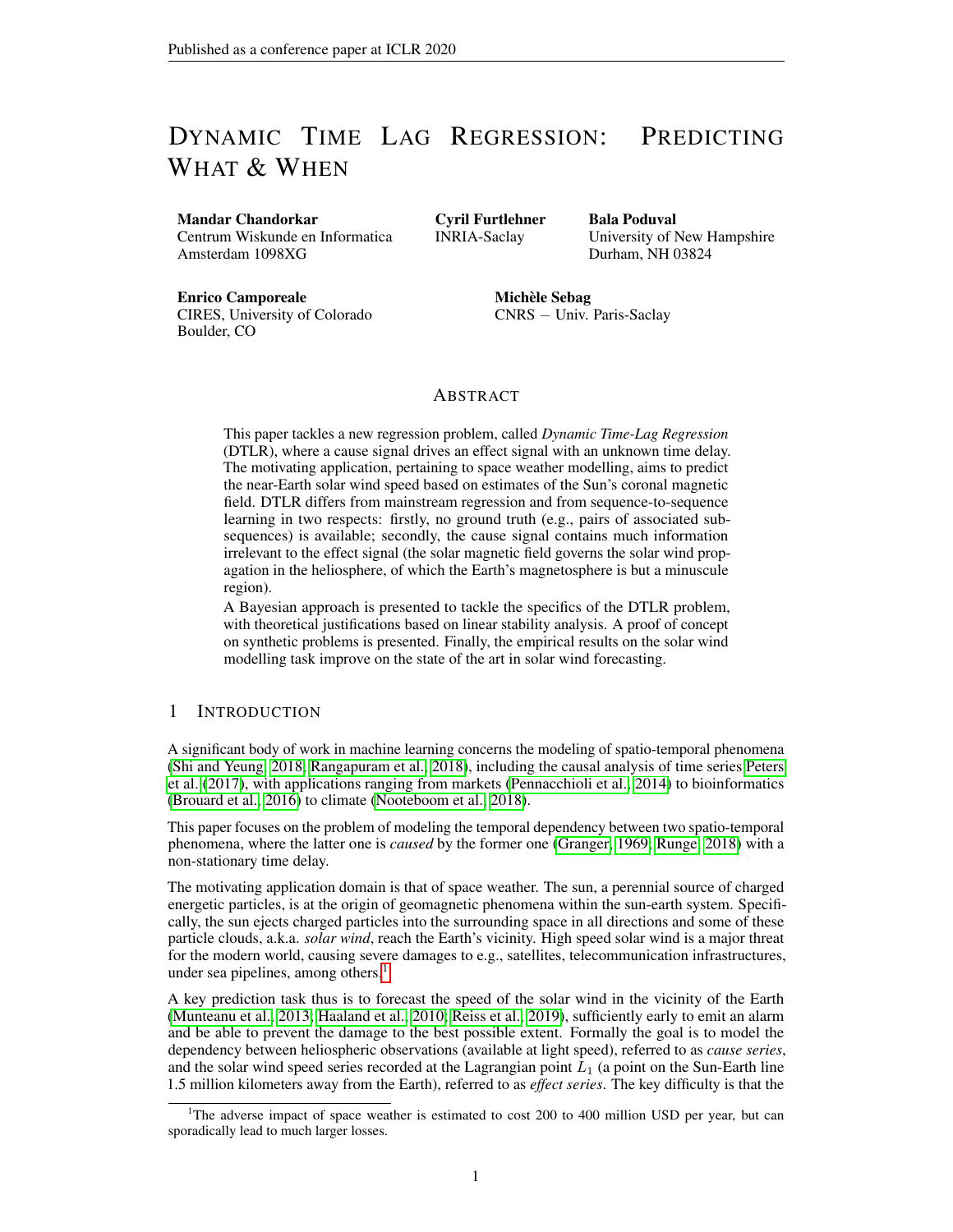Synthetic Problems. Four synthetic problems of increasing difficulty are generated using *Stochastic Langevin Dynamics*. In all problems, the cause signal  $\mathbf{x}_t \in \mathbb{R}^{10}$  and the effect signal  $y_t$  are generated as follows (with  $\eta = 0.02$ ,  $s^2 = 0.7$ ):

$$
\mathbf{x}_{t+1} = (1 - \eta)\mathbf{x}_t + \mathcal{N}(0, s^2)
$$
 (13)

$$
v_t = k||\mathbf{x}_t||^2 + c \tag{14}
$$

$$
y_{t+g(\mathbf{X}_t)} = f(v_t), \tag{15}
$$

with time-lag mapping  $g(\mathbf{x}_t)$  ranges in a time interval with width 20 (except for problem I where  $|T| = 15$ ). The complexity of the synthetic problems is governed by the amplitude and time-lag functions  $f$  and  $g$  (more in appendix, Table 2):

| Problem | $f(v_t)$           | $q(\mathbf{X}_t)$                                    | Other                              |
|---------|--------------------|------------------------------------------------------|------------------------------------|
|         | Vt                 |                                                      | $k=10: c=0$                        |
|         |                    | $100 = V_{m}$                                        | $k=1: c=10$                        |
| Ш       | $\sqrt{v_t^2+2ad}$ | $(\sqrt{v_m^2+2ad} \quad v) = a$                     | $k=5$ ; $a=5$ ; $d=1000$ ; $c=100$ |
|         | V+                 | $g(\mathbf{X}_t) = \exp(v_t) = (1 + \exp(v_t = 20))$ | $k=10$ : $c=40$                    |

Solar Wind Speed Prediction. The challenge of predicting solar wind speed from heliospheric data is due to the non-stationary propagation time of the solar plasma through the interplanetary medium. For the sake of a fair comparison with the best state of the art Reiss et al. (2019), the same experimental setting is used. The cause series  $x_t$  includes the solar magnetic (*flux tube expansion*, FTE: the rate at which the magnetic flux tubes expand between the photosphere and a reference height in the corona at 2.5 solar radii) and the coronal magnetic field strength estimates produced by the Current Sheet Source Surface model (Zhao and Hoeksema, 1995; Poduval and Zhao, 2014; Poduval, 2016), exploiting the hourly magnetogram data recorded by the *Global Oscillation Network Group* from 2008 to 2016. The effect series, the hourly solar wind data is available from the OMNI data base from the *Space Physics Data Facility* 5 . After domain knowledge, the time-lag ranges from 2 to 5 days, segmented in six-hour segments (thus  $|T| = 12$ ). For the *i*-th segment, the "ground truth" solar wind  $y_i$  is set to its median value over the 6 hours.

DTLR is validated using a nine fold cross-validation (Table 3 in appendix), where each fold is a continuous period corresponding to a solar rotation.6

## 6 EMPIRICAL VALIDATION

Table 1 summarizes the DTLR performance on the synthetic and solar wind problems (detailed results are provided in the appendix).

Table 1: DTLR performance: accuracy (MAE and RMSE, the lower the better; Pearson, the higher the better) and stability  $\sigma_0$  and  $C_1$  (the lower the better). For each indicator, is reported the DTLR value (9-fold CV), the baseline value and the time-lag error.

| Problem           | M A E            | R.M.S.E                           | Pearson Corr.    | $\sigma_0$ |      |
|-------------------|------------------|-----------------------------------|------------------|------------|------|
|                   | 8.82/21.79/0.021 | $\overline{12.35}$ / 28.79 / 0.26 | 0.98/0.87/       | 29.8       | 0.14 |
| H                 | 10.15/27.40/0.4  | 13.70 / 35.11 / 0.67              | 0.95/0.73/0.70   | 26.83      | 0 16 |
| Ш                 | 3.17/11.01/0.17  | 4.63/14.99/0.42                   | 0.98/0.79/0.84   | 11.84      | 0.09 |
|                   | 3.88/12.28/0.34  | 5.33 / 15.89 / 0.64               | 0.98 /0.79/ 0.81 | 12 18      | 0 13 |
| <b>Solar Wind</b> | $56.35/66.45/-$  | 74.20 / 84.53 / –                 | $0.6/0.41/-$     | 76 46      | በ ጸዓ |

### 6.1 SYNTHETIC PROBLEMS

On the easy Problem I, DTLR predicts the correct time lag for 97.93% of the samples. The higher value of  $\sigma_0$  in problems I and II compared to the other problems is explained from the higher variance in the effect series  $y(t)$ .

<sup>5</sup><https://omniweb.gsfc.nasa.gov>

<sup>6</sup> The Sun completes a rotation (or *Carrington rotation*) in approximately 27 days.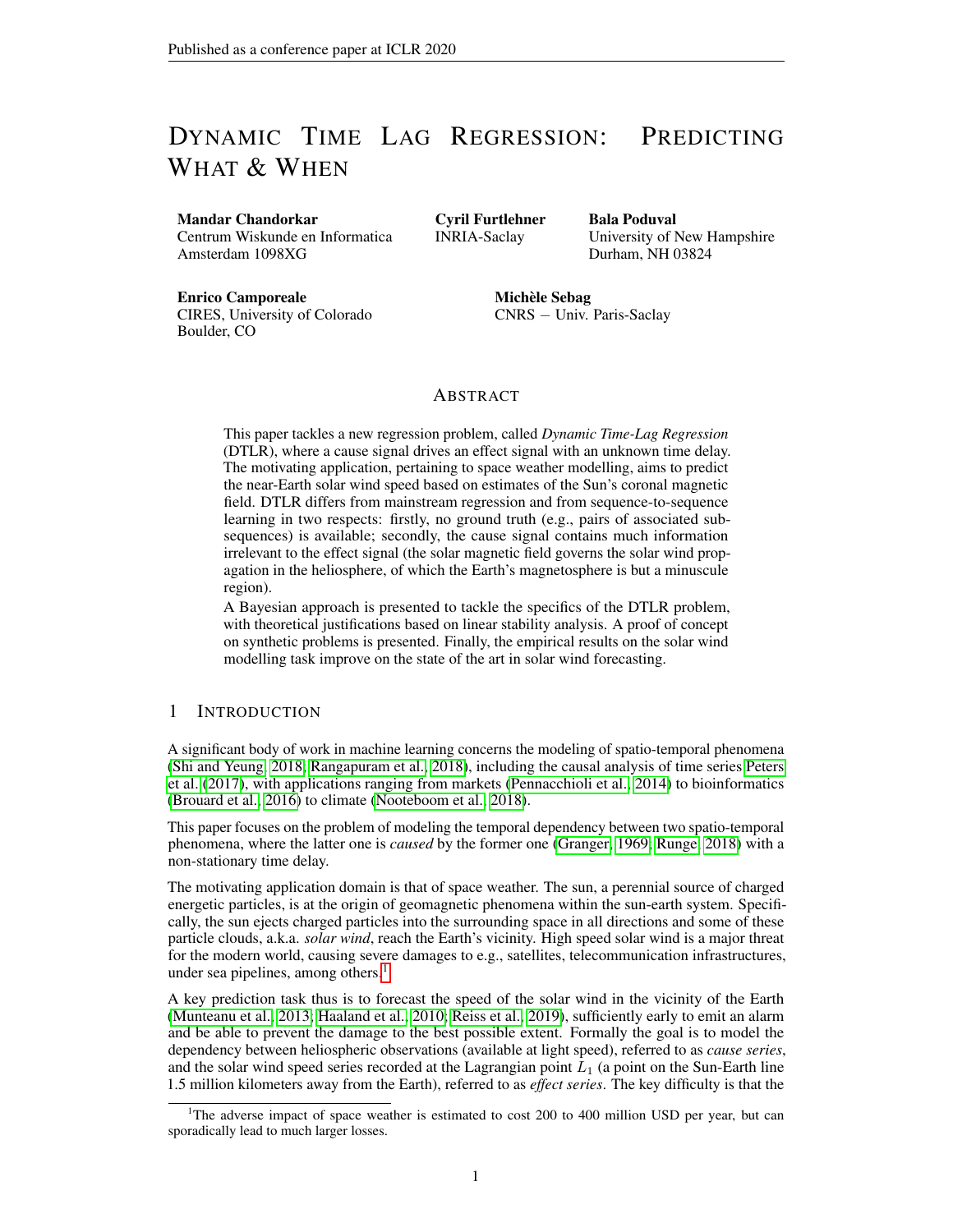On Problem II, DTLR accurately learns the inverse relationship between  $\mathbf{x}_t$ ,  $g(\mathbf{x}_t)$  and  $y_t$  on average. The time lag is overestimated in the regions with low time lag (with high velocity), which is blamed on the low sample density in this region, due to the data generation process. Interestingly, Problems III and IV are better handled by DTLR, despite a more complex dynamic time lag relationship. In both latter cases however, the model tends to under-estimate the time lag in the high time lag region and conversely to over-estimate it in the low time lag region.

### 6.2 THE SOLAR WIND PROBLEM

DTLR finds an operational solar wind model (Table 1), though the significantly higher difficulty of the solar wind problem is witnessed by the  $C_1$  value close to the degenerate value 1. The detailed comparison with the state of the art Reiss et al. (2019) (Fig. 1, Left) shows that DTLR improves on the current best state of the art (on all variants including ensemble approaches, and noting that median models are notoriously hard to beat). (Fig. 1, Right) shows the good correlation between the predicted solar wind<sup>7</sup> and the measured solar wind.

| Model                     | M.A.E  | R.M.S.E |
|---------------------------|--------|---------|
| WS                        | 74.09  | 85.27   |
| <b>DCHB</b>               | 83.83  | 103.43  |
| <b>WSA</b>                | 68.54  | 82.62   |
| Ensemble Median (WS)      | 71.52  | 83.36   |
| Ensemble Median (DCHB)    | 78.27  | 100.04  |
| Ensemble Median (WSA)     | 62.24  | 74.86   |
| Persistence (4 days)      | 130.48 | 161.99  |
| Persistence (27 days)     | 66.54  | 78.86   |
| <b>Fixed Lag Baseline</b> | 67.33  | 80.39   |
| <b>DTLR</b>               | 60.19  | 72.64   |



(a) Comparative assessment on the Solar Wind problem compared to the state of the art Reiss et al. (2019, Table 1)

(b) Scatter Chart (9 fold CV)

Figure 1: DTLR on the solar wind problem. Left: comparative quantitative assessment w.r.t. the state of the art (Carrington rotation 2077). Right: qualitative assessment of the prediction.

# 7 DISCUSSION AND PERSPECTIVES

The contribution of the paper is twofold. A new ML setting, Dynamic Time Lag Regression has been defined, aimed at the modelling of varying time-lag dependency between time series. The introduction of this new setting is motivated by an important scientific and practical problem from the domain of space weather, an open problem for over two decades.

Secondly, a Bayesian formalization has been proposed to tackle the DTLR problem, relying on a saddle point optimization process. A closed form analysis of the training procedure stability under simplifying assumptions has been conducted, yielding a practical alternate optimization formulation, implemented in the DTLR algorithm. This algorithm has been successfully validated on synthetic and real-world problems, although some bias toward the mean has been detected in some cases.

On the methodological side, this work opens a short term perspective (handling the bias) and a longer term perspective, extending the proposed nested inference procedure and integrating the model selection step within the inference architecture. The challenge is to provide the algorithm with the means of assessing online the stability and/or the degeneracy of the learning trajectory.

Regarding the motivating solar wind prediction application, a next step consists of enriching the data sources and the description of the cause series  $x_t$ , typically by directly using the solar images. Another perspective is to consider other applications of the general DTLR setting, e.g. considering fine-grained modelling of diffusion phenomena.

The predicted values, every 6 hours, are interpolated for comparison with the hourly measured solar wind.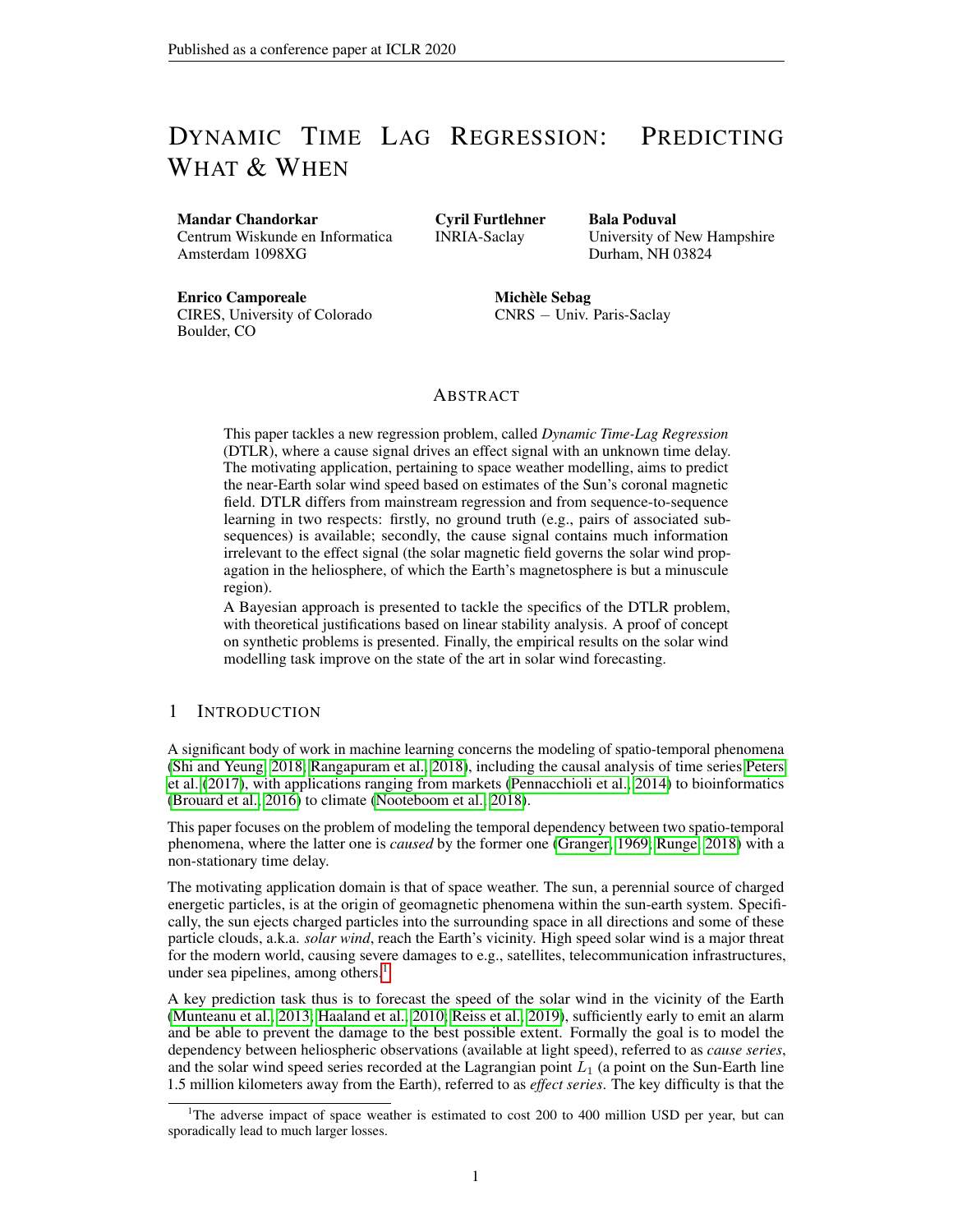## **REFERENCES**

- Dzmitry Bahdanau, Kyunghyun Cho, and Yoshua BengioY. Neural machine translation by jointly learning to align and translate. In *Proc. ICLR 2015*. 2015.
- Céline Brouard, Huibin Shen, Kai Dührkop, Florence d'Alché-Buc, Sebastian Böcker, and Juho Rousu. Fast metabolite identification with input output kernel regression. *Bioinformatics*, 32 (12):28–36, 2016. doi: 10.1093/bioinformatics/btw246. URL [https://doi.org/10.1093/](https://doi.org/10.1093/bioinformatics/btw246) [bioinformatics/btw246](https://doi.org/10.1093/bioinformatics/btw246).
- Paul Gaskell, Frank McGroarty, and Thanassis Tiropanis. Signal diffusion mapping: Optimal forecasting with time-varying lags. *Journal of Forecasting*, 35(1):70–85, 2015.
- C. W. J. Granger. Investigating causal relations by econometric models and cross-spectral methods. *Econometrica*, 37(3):424–438, 1969.
- Alex Graves. Generating sequences with recurrent neural networks. *CoRR*, abs/1308.0850, 2013. URL <http://arxiv.org/abs/1308.0850>.
- S. Haaland, C. Munteanu, and B. Mailyan. Solar wind propagation delay: Comment on minimum variance analysis-based propagation of the solar wind observations: Application to real-time global magnetohydrodynamic simulations by A. Pulkkinen and L. Raststatter. *Space Weather*, 8(6), 2010.
- Yoon Kim, Carl Denton, Luong Hoang, and Alexander M. Rush. Structured attention networks. In *Proc. ICLR 2017*. 2017.
- C. Munteanu, S. Haaland, B. Mailyan, M. Echim, and K. Mursula. Propagation delay of solar wind discontinuities: Comparing different methods and evaluating the effect of wavelet denoising. *Journal of Geophysical Research: Space Physics*, 118(7):3985–3994, 2013.
- P. D. Nooteboom, Q. Y. Feng, C. López, E. Hernández-García, and H. A. Dijkstra. Using network theory and machine learning to predict el niño. *Earth System Dynamics*, 9(3):969–983, 2018. doi: 10.5194/esd-9-969-2018. URL [https://www.earth-syst-dynam.net/9/969/](https://www.earth-syst-dynam.net/9/969/2018/) [2018/](https://www.earth-syst-dynam.net/9/969/2018/).
- D. Odstrčil. Modeling 3-d solar wind structure. *Advances in Space Research*, 32(4):497 506, 2003. ISSN 0273-1177. doi: https://doi.org/10.1016/S0273-1177(03)00332-6. URL [http://www.](http://www.sciencedirect.com/science/article/pii/S0273117703003326) [sciencedirect.com/science/article/pii/S0273117703003326](http://www.sciencedirect.com/science/article/pii/S0273117703003326). Heliosphere at Solar Maximum.
- D. Odstrčil and V. J. Pizzo. Three-dimensional propagation of coronal mass ejections (cmes) in a structured solar wind flow: 1. cme launched within the streamer belt. *Journal of Geophysical Research: Space Physics*, 104(A1):483–492, 1999a. doi: 10.1029/1998JA900019. URL [https:](https://agupubs.onlinelibrary.wiley.com/doi/abs/10.1029/1998JA900019) [//agupubs.onlinelibrary.wiley.com/doi/abs/10.1029/1998JA900019](https://agupubs.onlinelibrary.wiley.com/doi/abs/10.1029/1998JA900019).
- D. Odstrčil and V. J. Pizzo. Three-dimensional propagation of coronal mass ejections (cmes) in a structured solar wind flow: 2. cme launched adjacent to the streamer belt. *Journal of Geophysical Research: Space Physics*, 104(A1):493–503, 1999b. doi: 10.1029/1998JA900038. URL [https:](https://agupubs.onlinelibrary.wiley.com/doi/abs/10.1029/1998JA900038) [//agupubs.onlinelibrary.wiley.com/doi/abs/10.1029/1998JA900038](https://agupubs.onlinelibrary.wiley.com/doi/abs/10.1029/1998JA900038).
- D. Odstrčil, Z. Smith, and M. Dryer. Distortion of the heliospheric plasma sheet by interplanetary shocks. *Geophysical Research Letters*, 23(18):2521–2524, 1996. doi: 10.1029/ 96GL00159. URL [https://agupubs.onlinelibrary.wiley.com/doi/abs/10.](https://agupubs.onlinelibrary.wiley.com/doi/abs/10.1029/96GL00159) [1029/96GL00159](https://agupubs.onlinelibrary.wiley.com/doi/abs/10.1029/96GL00159).
- D. Odstrčil, P. Riley, and X. P. Zhao. Numerical simulation of the 12 may 1997 interplanetary cme event. *Journal of Geophysical Research: Space Physics*, 109(A2), 2004. doi: 10.1029/ 2003JA010135. URL [https://agupubs.onlinelibrary.wiley.com/doi/abs/10.](https://agupubs.onlinelibrary.wiley.com/doi/abs/10.1029/2003JA010135) [1029/2003JA010135](https://agupubs.onlinelibrary.wiley.com/doi/abs/10.1029/2003JA010135).
- Diego Pennacchioli, Michele Coscia, Salvatore Rinzivillo, Fosca Giannotti, and Dino Pedreschi. The retail market as a complex system. *EPJ Data Sci.*, 3(1):33, 2014.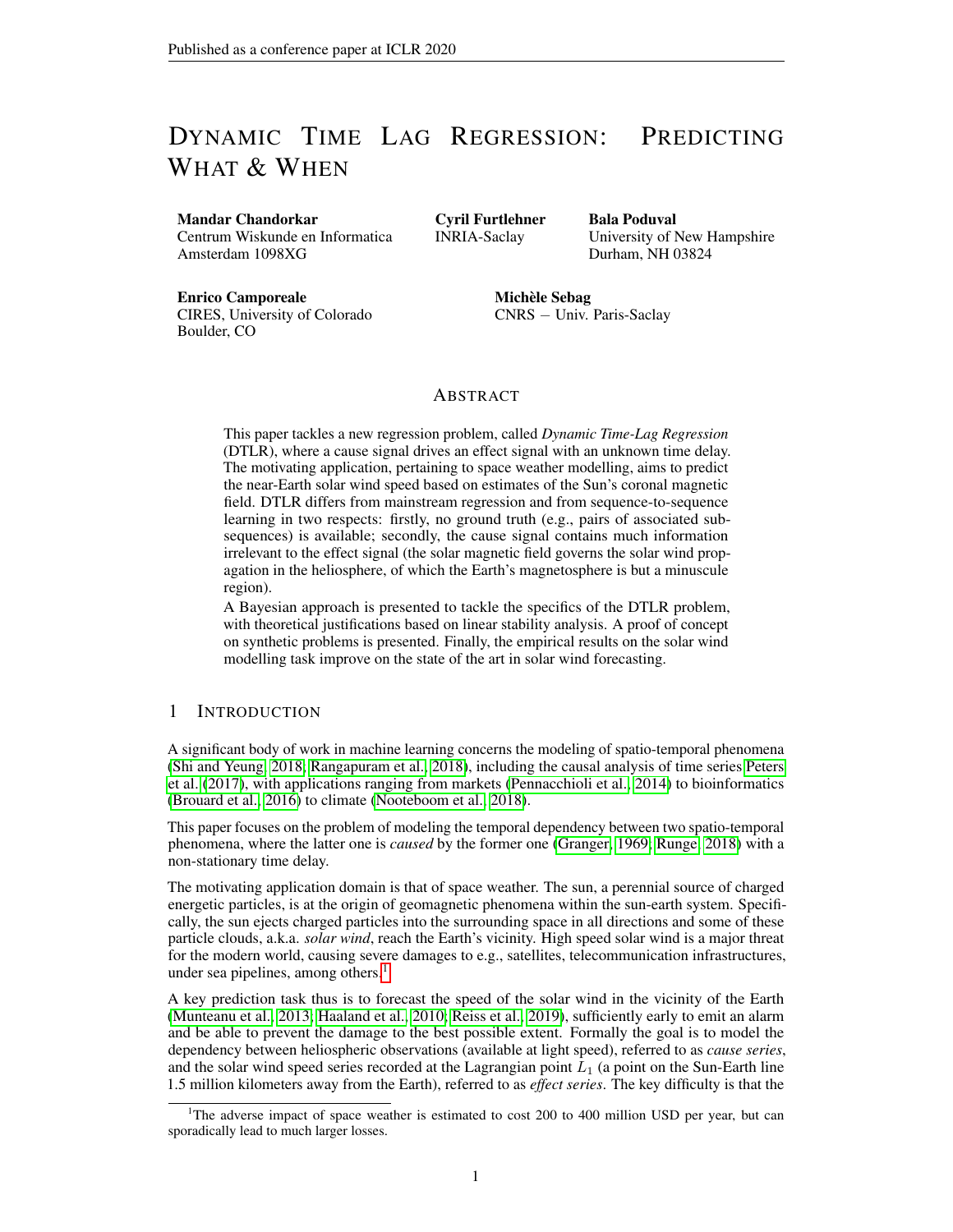Jonas Peters, Dominik Janzing, and Bernhard Schölkopf. *Elements of Causal Inference - Foundations and Learning Algorithms*. MIT Press, 2017.

- B. Poduval. Controlling Influence of Magnetic Field on Solar Wind Outflow: An Investigation Using Current Sheet Source Surface Model. *The Astrophysical Journal*, 827(1):L6, aug 2016. doi: 10.3847/2041-8205/827/1/l6. URL [https://iopscience.iop.org/article/10.](https://iopscience.iop.org/article/10.3847/2041-8205/827/1/L6/meta) [3847/2041-8205/827/1/L6/meta](https://iopscience.iop.org/article/10.3847/2041-8205/827/1/L6/meta).
- B. Poduval and X. P. Zhao. Validating Solar Wind Prediction Using the Current Sheet Source Surface Model. *The Astrophysical Journal*, 782(2):L22, jan 2014. doi: 10.1088/2041-8205/ 782/2/l22. URL [https://iopscience.iop.org/article/10.1088/2041-8205/](https://iopscience.iop.org/article/10.1088/2041-8205/782/2/L22/meta) [782/2/L22/meta](https://iopscience.iop.org/article/10.1088/2041-8205/782/2/L22/meta).
- Syama Sundar Rangapuram, Matthias W. Seeger, Jan Gasthaus, Lorenzo Stella, Yuyang Wang, and Tim Januschowski. Deep state space models for time series forecasting. In *NeurIPS 2018*, pages 7796–7805, 2018.
- Martin A. Reiss, Peter J. MacNeice, Leila M. Mays, Charles N. Arge, Christian Möstl, Ljubomir Nikolic, and Tanja Amerstorfer. Forecasting the ambient solar wind with numerical models. i. on the implementation of an operational framework. *The Astrophysical Journal Supplement Series*, 240(2):35, 2019.
- J. Runge. Causal network reconstruction from time series: From theoretical assumptions to practical estimation. *Chaos: An Interdisciplinary Journal of Nonlinear Science*, 28(7):075310, 2018. doi: 10.1063/1.5025050. URL <https://doi.org/10.1063/1.5025050>.
- H. Sakoe and S. Chiba. Dynamic programming algorithm optimization for spoken word recognition. *IEEE Transactions on Acoustics, Speech, and Signal Processing*, 26(1):43–49, 1978.
- Xingjian Shi and Dit-Yan Yeung. Machine learning for spatiotemporal sequence forecasting: A survey. *ArXiv*, abs/1808.06865, 2018.
- Ilya Sutskever, Oriol Vinyals, and Quoc V Le. Sequence to sequence learning with neural networks. In Z. Ghahramani, M. Welling, C. Cortes, N. D. Lawrence, and K. Q. Weinberger, editors, *Advances in Neural Information Processing Systems 27*, pages 3104–3112. Curran Associates, Inc., 2014.
- Ashish Vaswani, Noam Shazeer, Niki Parmar, Jakob Uszkoreit, Llion Jones, Aidan N Gomez, Ł ukasz Kaiser, and Illia Polosukhin. Attention is all you need. In I. Guyon, U. V. Luxburg, S. Bengio, H. Wallach, R. Fergus, S. Vishwanathan, and R. Garnett, editors, *Advances in Neural Information Processing Systems 30*, pages 5998–6008. Curran Associates, Inc., 2017.
- Y. M. Wang and Jr. Sheeley, N. R. Solar Wind Speed and Coronal Flux-Tube Expansion. *The Astrophysical Journal*, 355:726, Jun 1990. doi: 10.1086/168805.
- X Zhao and JT Hoeksema. Predicting the heliospheric magnetic field using the current sheet-source surface model. *Advances in Space Research*, 16(9):181–184, 1995.
- Wei-Xing Zhou and Didier Sornette. Non-parametric determination of real-time lag structure between two time series: The optimal thermal causal path method with applications to economic data. *Journal of Macroeconomics*, 28(1):195 – 224, 2006.

#### APPENDIX A LOG LIKELIHOOD OF THE LATENT MODEL (3)

#### A.1 DIRECT COMPUTATION

Due to the single effect constraint (4) the mixture model (3) can be expressed simply as

$$
P(\mathbf{y}|x) = \begin{cases} \n\frac{x}{i27} & \text{if } \frac{1 + \alpha_{ij}}{2\pi\sigma^2} e^{-\frac{1}{2}z(1 + ji) - y_j - \hat{y}_j(x)^{-2}} \\ \n\frac{x}{i27} & \text{if } \frac{1 + \alpha_{ij}}{2\pi\sigma^2} e^{-\frac{1}{2}z - ji - y_j - \hat{y}_j(x)^{-2}} \\ \n\frac{y}{i27} & \text{if } \frac{1 + \alpha_{ij}}{2\pi\sigma^2} e^{-\frac{1}{2}z - ji - y_j - \hat{y}_j(x)^{-2}} \\ \n\frac{y}{i27} & \text{if } \frac{1 + \alpha_{ij}}{2\pi\sigma^2} e^{-\frac{1}{2}z - ji - y_j - \hat{y}_j(x)^{-2}} \n\end{cases}
$$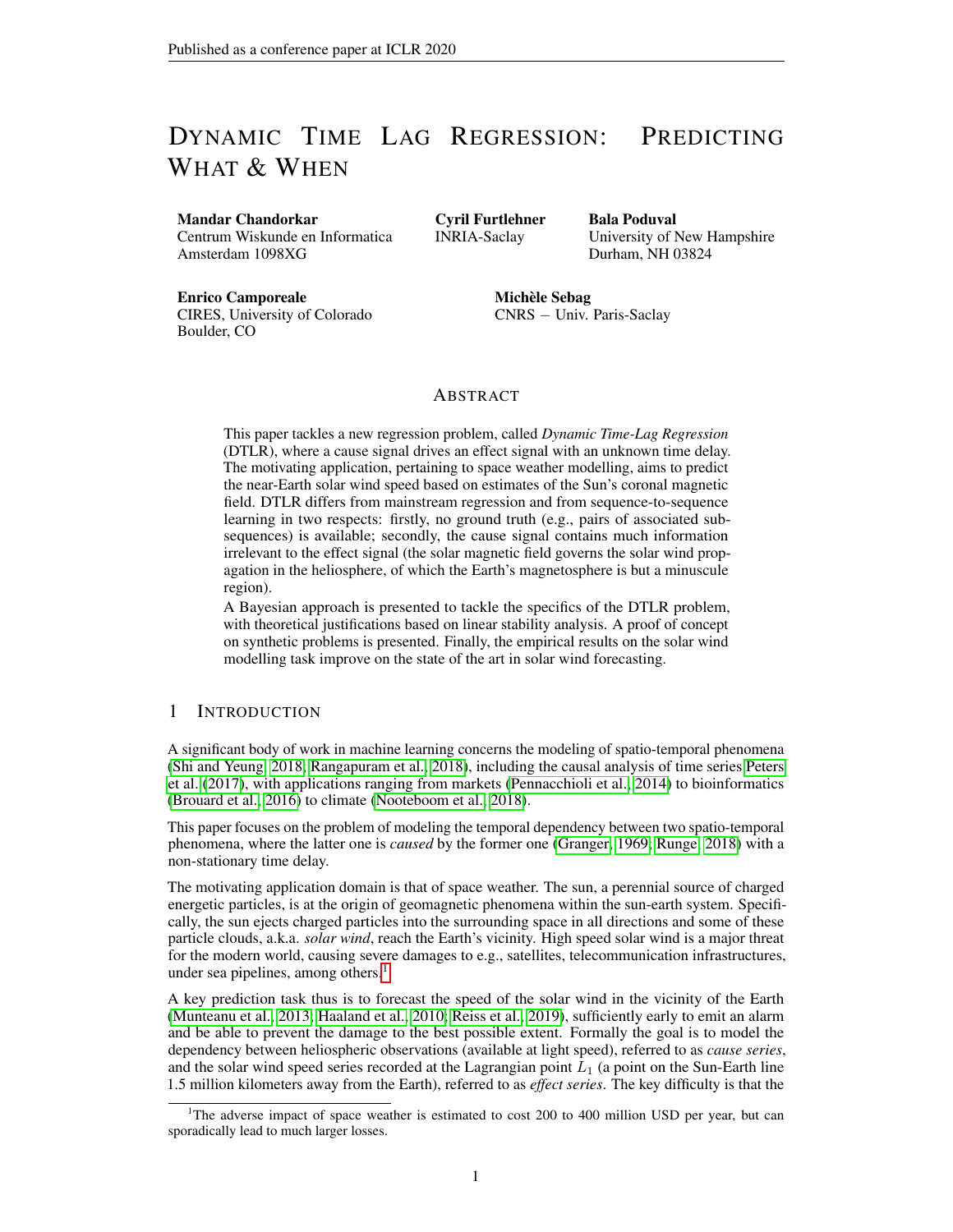Let  $\theta \stackrel{\text{def}}{=} (\hat{y}, \hat{p}, \sigma, \alpha)$  denote the parameters of the model and consider the probability that predictor  $\hat{y}_i$ is the good one conditionally to a pair of observation  $(x, y)$ :

$$
q_i(x, \mathbf{y}) = P(\tau_i = 1 | x, \mathbf{y})
$$

$$
= \frac{1}{Z(x, y|\theta)} \hat{p}_i(x) \exp \left(-\frac{1}{2\sigma^2} \frac{x}{\mu}\right) \alpha_{j1} y_j - \hat{y}_j(x)\right)^2 + \frac{1}{2} \frac{x}{\mu} \log(1 + \alpha_{j1})
$$

with

$$
Z(x, y|\theta) = \frac{X}{i2T} \hat{p}_i(x) \exp \left(-\frac{1}{2\sigma^2} \frac{X}{i2T} \alpha_{j1} y_j - \hat{y}_j(x)\right)^2 + \frac{1}{2} \frac{X}{i2T} \log(1 + \alpha_{j1}).
$$

This gives immediately

$$
\mathcal{L}[\{(x, \mathbf{y})\}_{\text{data}} | \theta] = -|\mathcal{T}| \log(\sigma) - \mathbb{E}_{\text{data}} \frac{\mathsf{h} \times \mathsf{h}}{\mathsf{h} \times \mathsf{h} \times \mathsf{h}} \frac{1}{2\sigma^2} y_i - \hat{y}_i(x)^{-2} - \log Z(x, \mathbf{y} | \theta) \frac{\mathsf{h}}{\mathsf{h} \times \mathsf{h} \times \mathsf{h}} \frac{1}{2\sigma^2} y_i - \hat{y}_i(x)^{-2} - \log Z(x, \mathbf{y} | \theta)
$$

#### A.2 LARGE DEVIATION ARGUMENT

Even though the log likelihood can be obtained by direct summation, for sake of generality we show how this can result from a large deviation principle. Assume that the number of learning samples tends to infinity, and so that in a small volume  $dv = dxdy$  around a given joint configuration  $(x, y)$ , the number of data  $N_{x,y}$  becomes large. Restricting the likelihood to this subset of the data yields the following:

$$
\mathcal{L}_{x,y} = \sum_{m=1 \ f \ (m)}^{N_{x,y}} \sum_{j \geq T} \frac{\hat{p}(\tau^{(m)}|x)}{\sqrt{2\pi} \sigma_j(\tau^{(m)})} \exp \ -\frac{1}{2} \frac{X}{i2T} \frac{y_i - \hat{y}_i(x)^2}{\sigma_j(\tau^{(m)})^2}
$$

.

.

Upon introducing the relative frequencies:

$$
q_i(x, \mathbf{y}) = \frac{1}{N_{x,y}} \sum_{m=1}^{N_{x,y}} \tau_i^{(m)} \quad \text{satisfying} \quad\n\begin{aligned}\n&\times \\
&q_i(x, \mathbf{y}) = 1,\n\end{aligned}
$$

the sum over the  $\tau_i^{(m)}$  is replaced by a sum over these new variables, with the summand obeying a large deviation principle

$$
\mathcal{L}_{X,Y} \asymp \int_{q}^{q} \exp -N_{X,Y}\mathcal{F}_{X,Y} q
$$

where the rate function reads

$$
\mathcal{F}_{\mathbf{x},\mathbf{y}}\left|\mathbf{q}\right| = |T|\log(\sigma) + \sum_{i\geq T}^{K} y_i - \hat{y}_i(x)\left|\frac{1}{2}\frac{1}{\sigma^2}\right| + \frac{1}{2\sigma^2}\frac{1}{\sigma^2}\frac{1}{\sigma^2}\log(1+\alpha_{ji}) + q_i\log\frac{q_i}{\hat{p}_i}.
$$

 $\Box$ 

Taking the saddle point for  $q_i$  yield as a function of  $(x, y)$  expression (7). Inserting this into F and taking the average over the data set yields the log likelihood  $(5)$  with opposite sign:

$$
\mathcal{L}[\{(x, y)\}_{\text{data}} | \theta] = - \mathbb{E}_{\text{data}} \mathcal{F}_{x, y} \mathbf{q}(x, y) .
$$

#### A.3 SADDLE POINT EQUATIONS

Now we turn to the self-consistent equations relating the parameters  $\theta$  of the model at a saddle point of the log likelihood function. First, the optimization of the predictors  $\hat{y}$  yields:

$$
\frac{\partial \mathcal{L}}{\partial \hat{y}_i(x)} = \frac{1}{\sigma^2} \mathsf{E}_{\text{data}}^{-1} y_i - \hat{y}_i(x) \quad 1 + \sum_{j \geq T} \alpha_{ij} q_j(x, \mathbf{y}) x^{\top}
$$

Then the optimization of  $\hat{p}$  gives:

$$
\frac{\partial \mathcal{L}}{\partial \hat{p}_i(x)} = \mathbb{E}_{data} \frac{q_i(x, \mathbf{y})}{\hat{p}_i(x)} - \lambda(x) x^{\top},
$$

$$
= \frac{1}{\hat{p}_i(x)} \mathbb{E}_{data} q_i(x, \mathbf{y}) x^{\top} - \lambda(x)
$$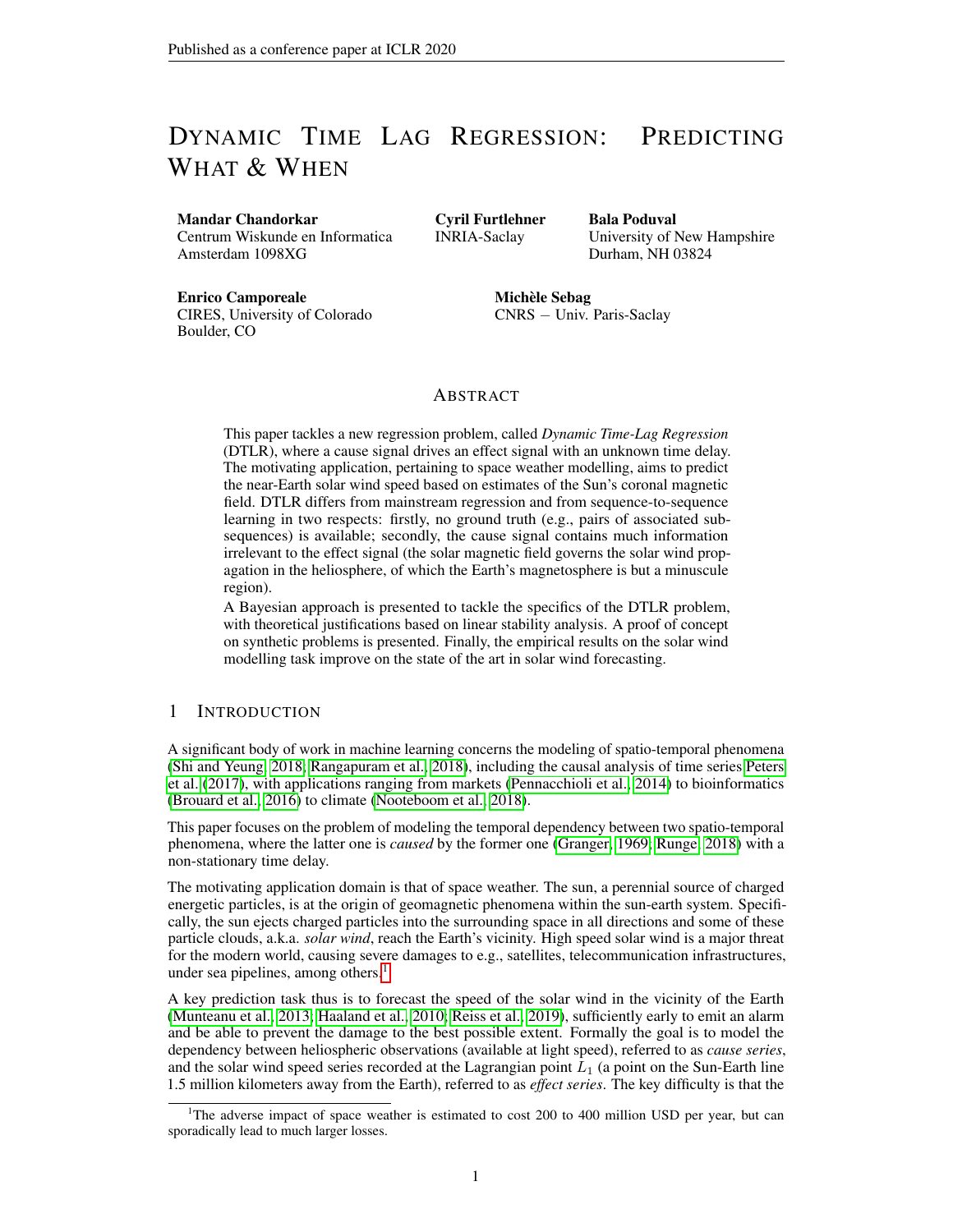with  $\lambda(x)$  a Lagrange multiplier to insure that  $\int_{i} \hat{p}_i(x) = 1$  This gives

$$
\hat{p}_i(x) = \frac{1}{\lambda(x)} \mathbb{E}_{data} \big|_{q_i(x, \mathbf{y})}^{\mathsf{u}} x
$$

Hence

$$
\frac{\chi}{i2\tau} \hat{p}_i(x) = \frac{1}{\lambda(x)} = 1 \qquad \forall x
$$

in order to fulfill the normalization constraint, yielding finally expression (9). Finally the optimization of  $\alpha$  reads:

$$
\frac{\partial \mathcal{L}}{\partial \alpha_{ij}} = \frac{1}{2(1 + \alpha_{ij})} \mathbb{E}_{\text{data}} q_j(x, \mathbf{y}) - \frac{1}{2\sigma^2} \mathbb{E}_{\text{data}} y_i - \hat{y}_i(x)^2 q_j(x, \mathbf{y}).
$$

# APPENDIX B PROOF OF PROPOSITION 3.1

Given  $I(x)$  a candidate index function we associate the point-like measure

$$
p_i(x) = \delta_{i;I(x)}.
$$

Written in terms of  $p$  the loss function reads

$$
\mathcal{L}_2(\hat{y}, p) = \mathbb{E}_{x, y} \left[ \begin{array}{cc} h \times \\ p_i(x) & y_i - \hat{y}(x) \end{array} \right]^2.
$$

Under (3) (with  $\alpha_{ij} = \alpha \delta_{ij}$ ) the loss is equal to

$$
\mathcal{L}_2(\hat{y}, p) = \mathbb{E}_x \frac{h \times p_i(x)}{i2\tau} \hat{y}_i(x) - \hat{y}(x) \frac{2}{\tau} - \hat{p}_i(x) \frac{\alpha \sigma^2}{1 + \alpha} + \sigma^2
$$

 $\ddot{\phantom{0}}$ 

The minimization w.r.t.  $\hat{y}$  yields

$$
\hat{y}(x) = \sum_{i \geq T} p_i(x)\hat{y}_i(x). \tag{16}
$$

In turn, as a function of  $p_i$  the loss being a convex combination, its minimization yields

$$
p_i(x) = \delta_{i,i(x)},\tag{17}
$$

$$
I(x) = \underset{i \geq T}{\arg \min} \quad \hat{y}_i(x) - \hat{y}(x)^{-2} - \hat{p}_i(x) \frac{\alpha \sigma^2}{1 + \alpha} \quad . \tag{18}
$$

Combining these equations (16,17,18) we get

$$
I(x) = \underset{i \geq T}{\arg \max} \ \hat{p}_i(x) \ ,
$$

which concludes the proof.

# APPENDIX C STABILITY ANALYSIS

The analysis is restricted for simplicity to the case  $\alpha_{ij} = \alpha \delta_{ij}$ . The log likelihood as a function of  $r = \frac{\sigma^2}{\sigma_0^2}$  and  $\beta = \frac{\alpha}{r}$  after inserting the optimal  $\mathbf{q} = \mathbf{q}(x, \mathbf{y})$  reads in that case

$$
\mathcal{L}(r,\beta) = -\frac{|\mathcal{T}|}{2}\log(r) - \frac{|\mathcal{T}|}{2r} + \frac{1}{2}\log(1+r\beta) + \mathbb{E}_{data}\log(Z) - \lambda(x)\sum_{i\geq T} \hat{p}_i(x)
$$

with

$$
Z = \sum_{i}^{X} \hat{p}_i(x) \exp \left(-\frac{\beta}{2\sigma_0^2} y_i^2(x)\right),
$$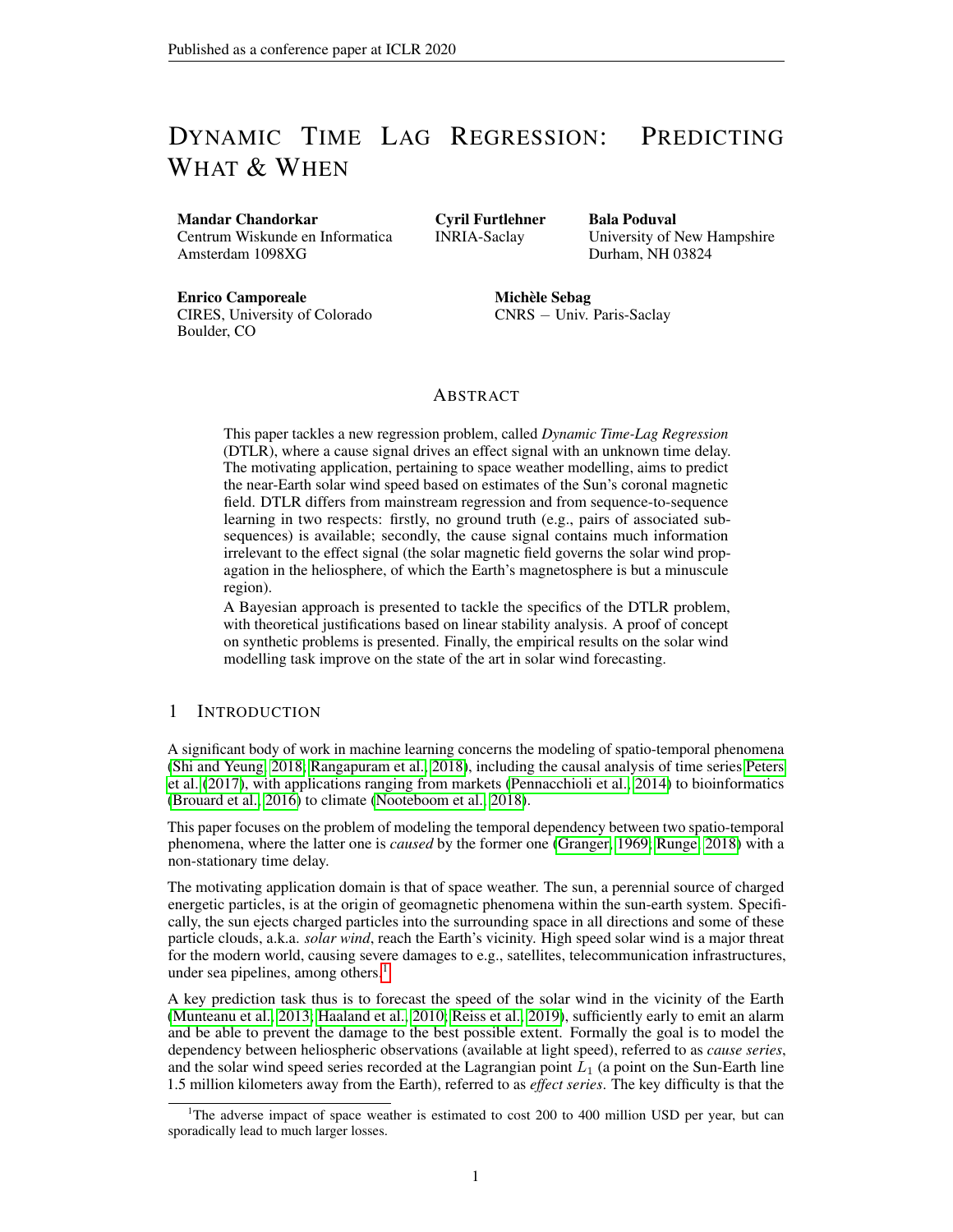and where  $\lambda(x)$  is a Lagrange multiplier which has been added to impose the normalization of  $\hat{p}$ . The gradient reads

$$
\frac{\partial \mathcal{L}}{\partial r} = \frac{1}{2r^2} |\mathcal{T}| (1 - r) + \frac{\beta r^2}{1 + \beta r} ,
$$

$$
\frac{\partial \mathcal{L}}{\partial \beta} = \frac{r}{2(1 + r\beta)} - \frac{1}{2} C_1[\mathbf{q}],
$$

$$
\frac{\partial \mathcal{L}}{\partial \hat{y}_i(x)} = \frac{1}{\sigma^2} \mathbb{E}_{data} \quad y_i - \hat{y}_i(x) \quad 1 + \alpha q_i(x, \mathbf{y}) \quad x .
$$

$$
\frac{\partial \mathcal{L}}{\partial \hat{p}_i(x)} = \frac{\mathbb{E}_{data} \quad q_i(x, \mathbf{y}) | x}{\hat{p}_i(x)} - \lambda(x),
$$

with

$$
C_1[\mathbf{q}] = \frac{1}{\sigma_0^2} \mathsf{E}_{\text{data}} \frac{\times}{q_i(x, \mathbf{y})} q_i^2(x) ,
$$

This leads to the following relation at the saddle point:

$$
r = \frac{|\mathcal{T}| - C_1[\mathbf{q}]}{|\mathcal{T}| - 1},
$$

$$
\alpha = \frac{|\mathcal{T}|}{|\mathcal{T}| - 1} \frac{1 - C_1[\mathbf{q}]}{C_1[\mathbf{q}]},
$$

$$
\theta_i(x) = \frac{\mathbb{E}_{data} y_i \, 1 + \alpha q_i(x, \mathbf{y})}{\mathbb{E}_{data} \, 1 + \alpha q_i(x, \mathbf{y}) \, x}.
$$

$$
\hat{p}_i(x) = \mathbb{E}_{data} q_i(x, y) | x .
$$

Let us now compute the Hessian. It is easy to see that the block corresponding to the predictors  $\hat{y}$ decouples from the rest as soon as these predictors are centered.

Denoting

$$
C_2[\mathbf{q}] = \frac{1}{\sigma_0^4} \mathsf{E}_{\text{data}} \frac{\mathsf{h} \times}{q_i(x, \mathbf{y})} \quad y_i^2(x) - \frac{\mathsf{h} \times q_j(x, \mathbf{y})}{q_j(x, \mathbf{y})} \quad y_j^2(x) \quad \overset{\mathbf{1}}{=} \, ,
$$

we have

$$
\frac{\partial^2 \mathcal{L}}{\partial r^2} = \frac{1}{2r^2} -|\mathcal{T}| + 2\frac{|\mathcal{T}|}{|\mathcal{T}| - 1} C_1[\mathbf{q}] - 1 - \beta^2 C_1^2[\mathbf{q}]
$$

$$
\frac{\partial^2 \mathcal{L}}{\partial r \partial \beta} = \frac{1}{2r^2} C_1^2[\mathbf{q}]
$$

$$
\frac{\partial^2 \mathcal{L}}{\partial \beta^2} = \frac{1}{4} C_2[\mathbf{q}] - 2C_1^2[\mathbf{q}]
$$

$$
\frac{\partial^2 \mathcal{L}}{\partial \beta_i(x) \partial \beta_j(x)} = -\frac{\mathbb{E}_{data} q_i(x, \mathbf{y}) q_j(x, \mathbf{y}) |x}{\hat{p}_i(x) \hat{p}_j(x)}
$$

$$
\frac{\partial^2 \mathcal{L}}{\partial r \partial \hat{p}_i(x)} = 0
$$

$$
\frac{\partial^2 \mathcal{L}}{\partial \beta \partial \hat{p}_i(x)} = -\frac{u_i[x, \mathbf{q}]}{2\hat{p}_i(x)},
$$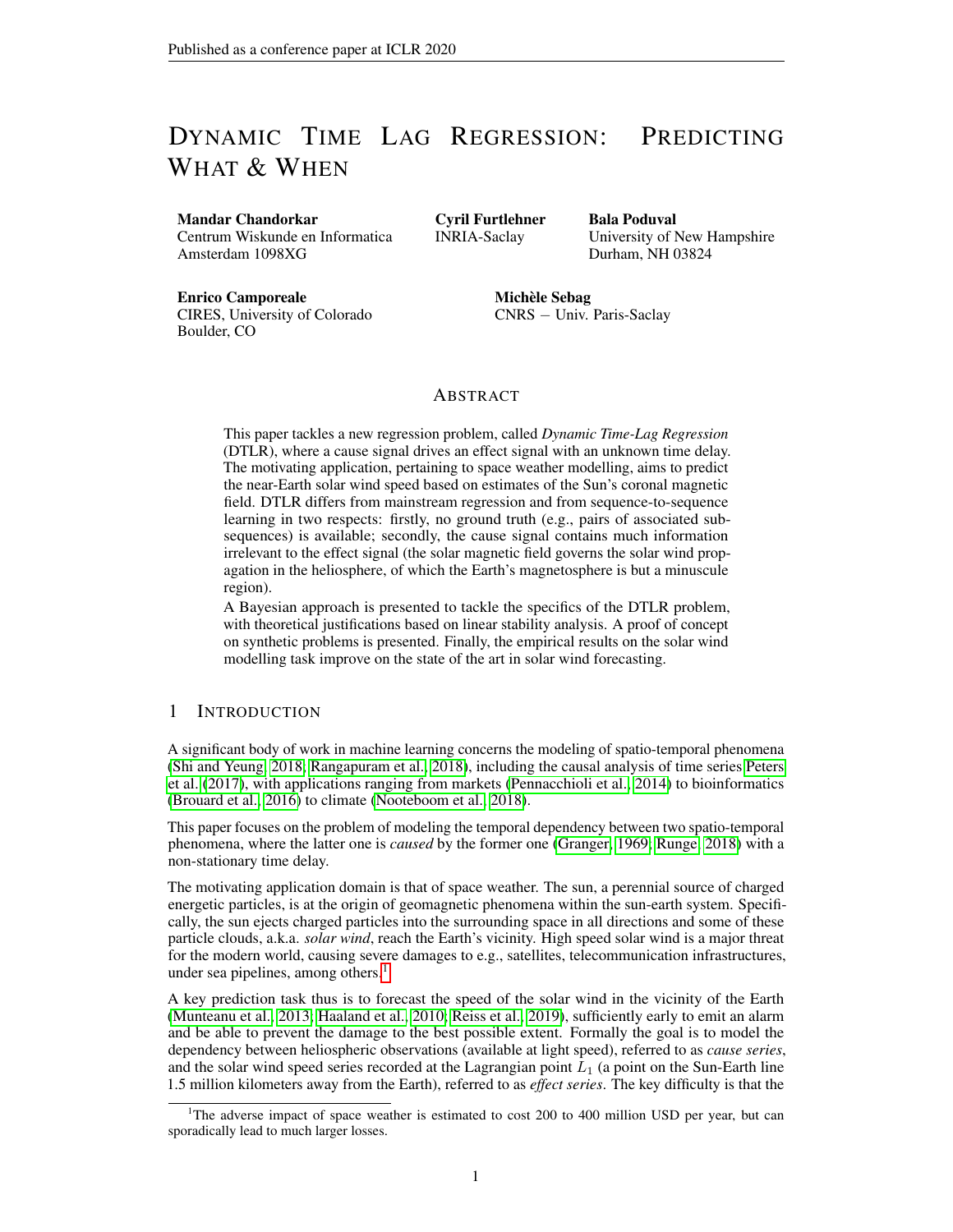where

$$
u_i[x, \mathbf{q}] \stackrel{\text{def}}{=} \frac{1}{\sigma_0^2} \mathsf{E}_{\text{data}} \frac{\mathsf{h}}{q_i(x, \mathbf{y})} \quad y_i^2(x) - \frac{\times}{\int z \tau} q_i(x, \mathbf{y}) \quad y_j^2(x) \mid x.
$$

There are two blocks in this Hessian, the one corresponding to r and  $\beta$  and the one corresponding to derivatives with respect to  $\hat{p}_i$ . The stability of the first one depends on the sign of  $C_2[q] - 2C_1^2[q]$ for  $|T|$  large while the second block is always stable as being an average of the exterior product of the vector  $(q_1(x, y)/\hat{p}_1(x), \ldots, q_{\text{IT}}/(x, y)/\hat{p}_{\text{IT}}(x))$  by itself. At the degenerate point  $\alpha = 0, r = 1$ ,  $\hat{p}_i = 1/|T|$  the Hessian simplifies as follows. Denote

$$
d\eta = d\mathbf{r}\mathbf{e}_1 + d\beta \mathbf{e}_2 + \int_{i27}^{2} d\hat{p}_i(x) \mathbf{e}_{i+2}(x)
$$

a given vector of perturbations, decomposed onto a set of unit tangent vectors,  ${e_1}$  and  ${e_2}$  being respectively associated to r and  $\beta$ , while  $e_i(x)$  associated to  $\hat{p}_i(x)$  for all  $i \in \mathcal{T}$  and  $x \in \mathcal{X}$ . Denote

$$
\mathbf{u} = \frac{\times}{i2\tau} d x u_i[x] \mathbf{e}_i(x)
$$

$$
\mathbf{v}(x) = \frac{\times}{i2\tau} \mathbf{e}_i(x)
$$

with

$$
C_2 = \frac{1}{|\mathcal{T}|\sigma_0^4} \mathsf{E}_{\text{data}} \frac{\mathsf{h}\times}{i2\tau} \quad y_i^2(x) - \frac{1}{|\mathcal{T}|} \sum_{j\geq T} y_j^2(x)^{-2}
$$

$$
u_i[x] = \frac{1}{\sigma_0^2} \mathsf{E}_{\text{data}} \quad y_i^2(x) - \sigma_0^2 | x .
$$

.

 $\overline{z}$ 

With these notations the Hessian reads:

$$
H = \frac{1}{2} - |\mathcal{T}| \mathbf{e}_1 \mathbf{e}_1^t + \mathbf{e}_1 \mathbf{e}_2^t + \mathbf{e}_2 \mathbf{e}_1^t + \frac{C_2}{2} - 1 \mathbf{e}_2 \mathbf{e}_2^t - \mathbf{u} \mathbf{e}_2^t - \mathbf{e}_2 \mathbf{u}^t - \alpha x \mathbf{v}(x) \mathbf{v}^t(x).
$$

In fact we are interested in the eigenvalues of  $H$  in the subspace of deformations which conserve the norm of  $\hat{p}$ , i.e. orthogonal to  $v(x)$ , thereby given by

$$
\eta = \eta_1 \mathbf{e}_1 + \eta_2 \mathbf{e}_2 + \eta_3 \mathbf{u}.
$$

In this subspace the Hessian reads

$$
H = \frac{1}{2} \begin{matrix} 2 \\ 6 \\ 2 \\ 4 \end{matrix} \quad 1 \quad 0 \quad 3
$$
  
\n
$$
H = \frac{1}{2} \begin{matrix} 2 \\ 6 \\ 2 \\ 4 \end{matrix} \quad 1 \quad \frac{C_2}{2} - 1 \quad -M|\mathcal{T}|C_2 \begin{matrix} 7 \\ 7 \\ 7 \\ 2 \end{matrix},
$$
  
\n
$$
0 \quad -M|\mathcal{T}|C_2 \quad 0
$$

where  $M$  is the number of data points, resulting from the fact that

$$
\begin{aligned}\n&\times \quad \frac{Z}{2} \, dx u_i[x]^2 = \frac{M}{\sigma_0^4} \mathsf{E}_{\text{data}} \, dy_i^2(x) - \sigma_0^2 \, dz_i \\
&= M C_2,\n\end{aligned}
$$

because  $E_{data}(\cdot|x)$  as a function of x is actually a point-wise function on the data. If  $|u|^2 > 0$  or if  $|u| = 0$  and  $1 + |\mathcal{T}|(C_2/2 - 1) > 0$  there is at least one positive eigenvalue. Let be such an eigenvalue. After eliminating dr and  $d\beta$  from the eigenvalue equations in d $\eta$ , the deformation along this mode verifies

$$
d\eta \propto \mathbf{e}_1 + (|\mathcal{T}| + )\mathbf{e}_2 - M|\mathcal{T}|(|\mathcal{T}| + )C_2 \mathbf{u},
$$

which corresponds to increasing r and  $\alpha$  while decreasing for each x the  $\hat{p}_i$  having the highest mean relative error  $u_i[x]$ .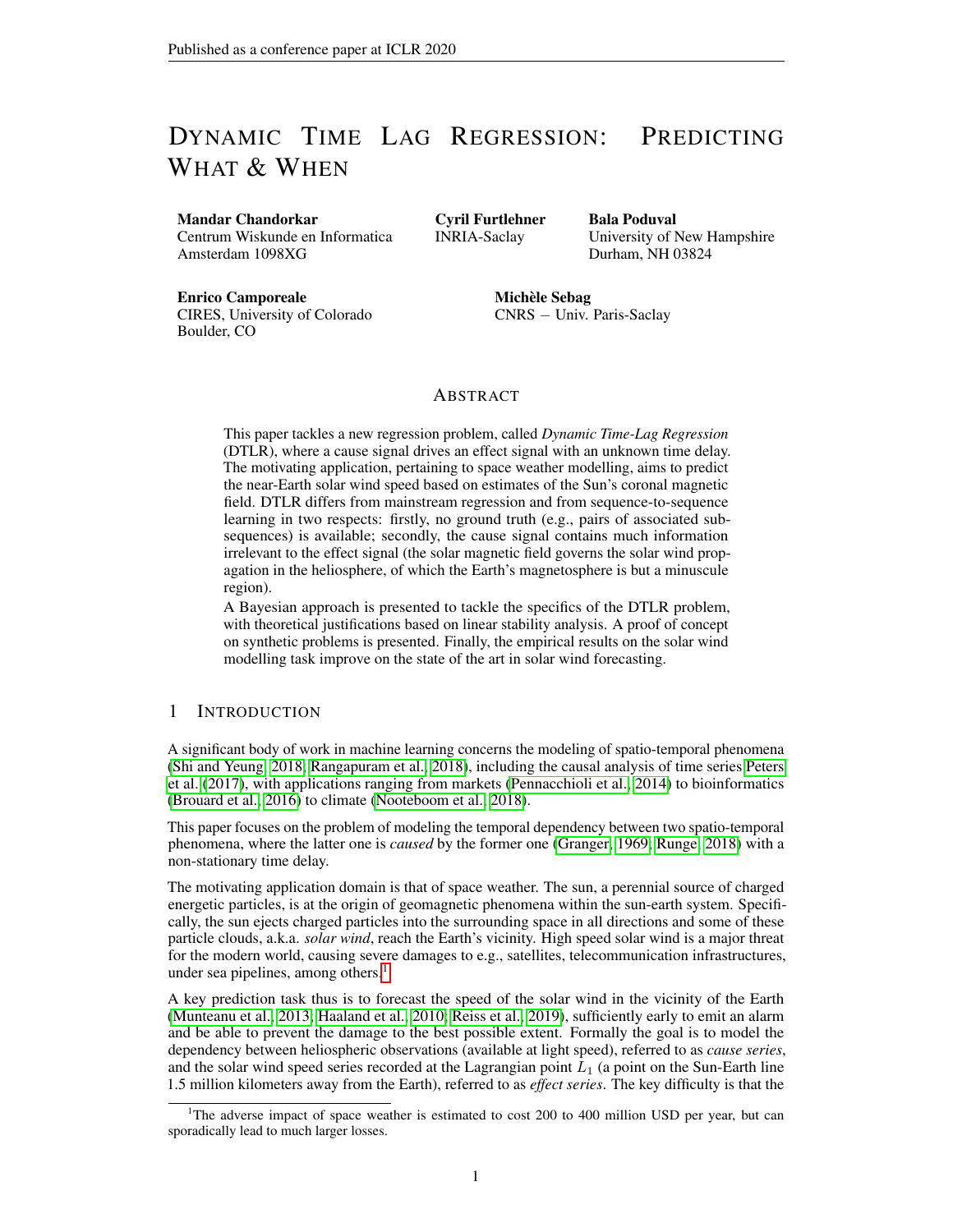Concerning solutions for which

$$
\hat{p}_i(x) = \delta_{i\hat{I}(x)}
$$

is concentrated on some index  $\hat{I}(x)$ , the analysis is more complex. In that case  $C_2[\mathbf{p}] = 0$  and  $C_1[\mathbf{p}] > 0$ . The  $(r, \beta)$  sector has 2 negative eigenvalues, while the  $\hat{\mathbf{p}}$  block is (−) a covariance matrix, so it has as well negative eigenvalues. The coupling between these two blocks could however in principle generate in some cases some instabilities.

Still, the log likelihood of such solutions reads

$$
\mathcal{L} = -\frac{|\mathcal{T}|}{2} \log(\sigma^2) + \frac{1}{2} \log(1+\alpha) - \frac{1}{2\sigma^2} \mathbb{E}_{data} \frac{h \times h}{i2\tau} y_i^2(x) - \frac{\alpha}{2\sigma^2} \mathbb{E}_{data} \frac{h}{y_{I(x)}^2(x)} \frac{1}{i2\sigma^2}
$$

so we get the following optimal solution

$$
\sigma^{2} = \frac{1}{|\mathcal{T}|} \mathbb{E}_{data} \frac{h \times h}{i2\tau}
$$
\n
$$
\frac{1}{1 + \alpha} = \frac{\mathbb{E}_{data} \frac{y_{I(x)}^{2}}{y_{I(x)}^{2}}}{\sigma^{2}},
$$
\n
$$
I(x) = \underset{i2\tau}{\text{argmin}} \mathbb{E}_{data} \frac{h}{y_{I}^{2}(x)} |x|.
$$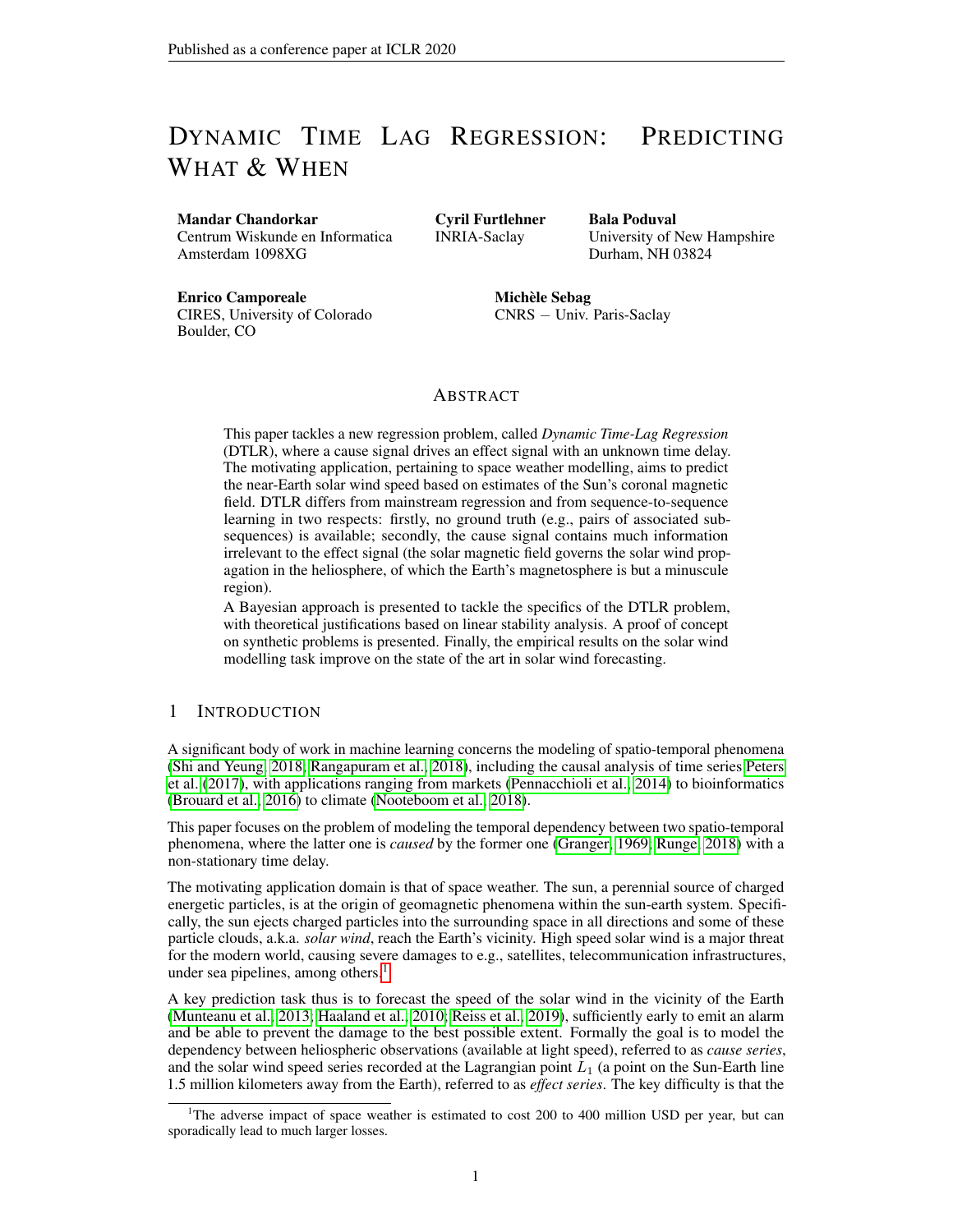

Figure 2: Geometry of the CSSS Model (Zhao and Hoeksema, 1995). The spherical surface with radius  $R_{CD}$  is the cusp surface, representing the locus of cusp points of helmet streamers and the location of the inner corona. The source surface (radius  $R_{SS}$ ) is free to be placed anywhere outside the cusp surface. Figure reproduced from Zhao and Hoeksema (1995).

# APPENDIX D EXPERIMENTS: ADDITIONAL DETAILS

Here we provide some additional details and context to the experimental validation of the DTLR methodology described in section 5. Table 2 provides some information about the datasets used in the synthetic and solar wind prediction problems<sup>8</sup>. Sections D.1.1 and D.1.2 give additional plots for evaluating the experimental results.

For the solar wind prediction task, the solar wind data was mapped into standardized Gaussian space using a quantile-quantile and inverse probit mapping. Nine fold cross-validation was performed using splits as specified in table 3. To compare the DTLR results with the state of the art solar wind forecasting, we used results from Reiss et al. (2019, Table 1). Since Reiss et al. (2019) compared the various forecasting methods on only one solar rotation (first row of table 3), comparing these results with DTLR can be considered as a preliminary examination. Nevertheless, the results presented in table 1a show encouraging signs for the competitiveness and usefulness of the DTLR method.

It is well-established that the solar wind speed observed near the Earth's orbit (at the L1 Lagrange point about a million kilometers upstream solar wind) bears an inverse correlation with the rate (FTE) at which the magnetic flux tubes expand between the photosphere and a reference height called the source surface, typically placed at 2.5 solar radii in many coronal models (Wang and Sheeley, 1990). That is, regions of the Sun with smaller FTE give rise to fast wind and regions with larger values of FTE emanate slow solar wind. This inverse correlation forms the basis of the current solar wind prediction techniques (Poduval and Zhao, 2014; Poduval, 2016) including the WSA-ENLIL model (Wang and Sheeley, 1990; Odstrčil et al., 1996; Odstrčil and Pizzo, 1999a;b; Odstrčil, 2003; Odstrčil et al., 2004) of NOAA/SWPC. Mathematically, FTE is defined as:

$$
FTE = \frac{R}{R_{ss}}^2 \frac{B_r(phot)}{B_r(ss)}
$$
(19)

where,  $B_r(phot)$  and  $B_r(ss)$  are the radial component of magnetic fields at the photosphere and the source surface, and R and  $R_{ss}$  are the respective radii. The coronal magnetic field is computed using CSSS model, the geometry of which is shown in figure 2, by extrapolating the photospheric magnetic field measured by various ground based observatories and spacecraft. For the present work,

<sup>&</sup>lt;sup>8</sup>In the solar wind problem, the training and test data sizes correspond to one cross-validation split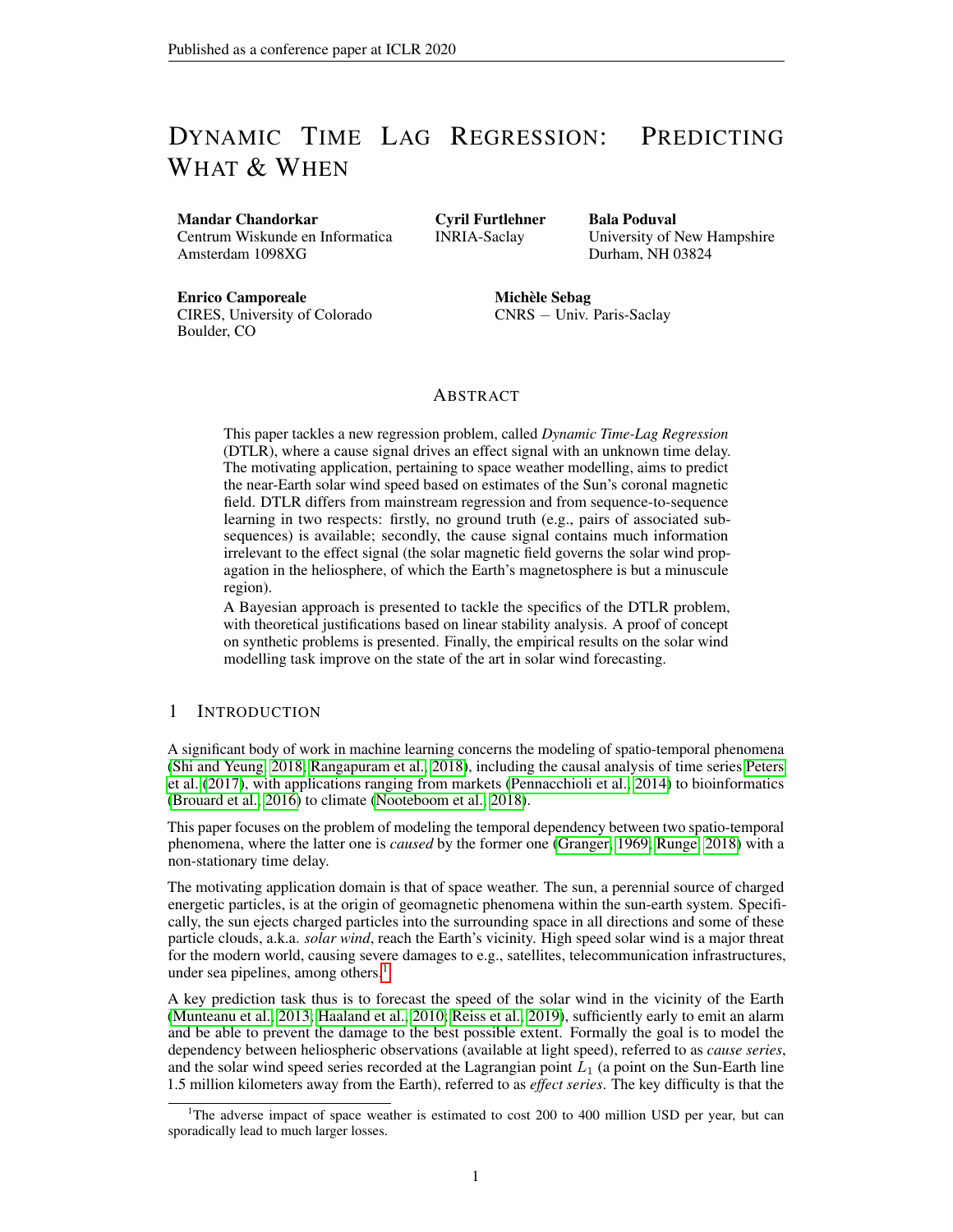we used the photospheric field measured using the Global Oscillation Network Group (GONG), a network of ground based solar observatories over different places on the globe.

| Problem           | # train | # test | đ.  | . I |
|-------------------|---------|--------|-----|-----|
|                   | 10,000  | 2,000  | 10  | 15  |
| П                 | 10,000  | 2,000  | 10  | 20  |
| Ш                 | 10,000  | 2,000  | 10  | 20  |
| IV                | 10,000  | 2,000  | 10  | 20  |
| <b>Solar Wind</b> | 77,367  | 2,205  | 374 | 12  |
|                   |         |        |     |     |

Table 2: Synthetic and Real-World Problems

| Table 3: Cross validation splits used to evaluate DTLR on the solar wind forecasting task |  |
|-------------------------------------------------------------------------------------------|--|
|-------------------------------------------------------------------------------------------|--|

| Split Id | <b>Carrington Rotation</b> | <b>Start</b>        | End                 |
|----------|----------------------------|---------------------|---------------------|
|          | 2077                       | 2008/11/20 07:00:04 | 2008/12/17 14:38:34 |
|          | 2090                       | 2009/11/09 20:33:43 | 2009/12/07 04:03:59 |
| 3        | 2104                       | 2010/11/26 17:32:44 | 2010/12/24 01:15:56 |
| 4        | 2117                       | 2011/11/16 07:04:41 | 2011/12/13 14:39:28 |
| 5        | 2130                       | 2012/11/04 20:39:43 | 2012/12/02 04:06:23 |
| 6        | 2143                       | 2013/10/25 10:17:52 | 2013/11/21 17:36:35 |
|          | 2157                       | 2014/11/11 07:09:56 | 2014/12/08 14:41:02 |
| 8        | 2171                       | 2015/11/28 04:09:27 | 2015/12/25 11:53:33 |
| 9        | 2184                       | 2016/11/16 17:41:04 | 2016/12/14 01:16:43 |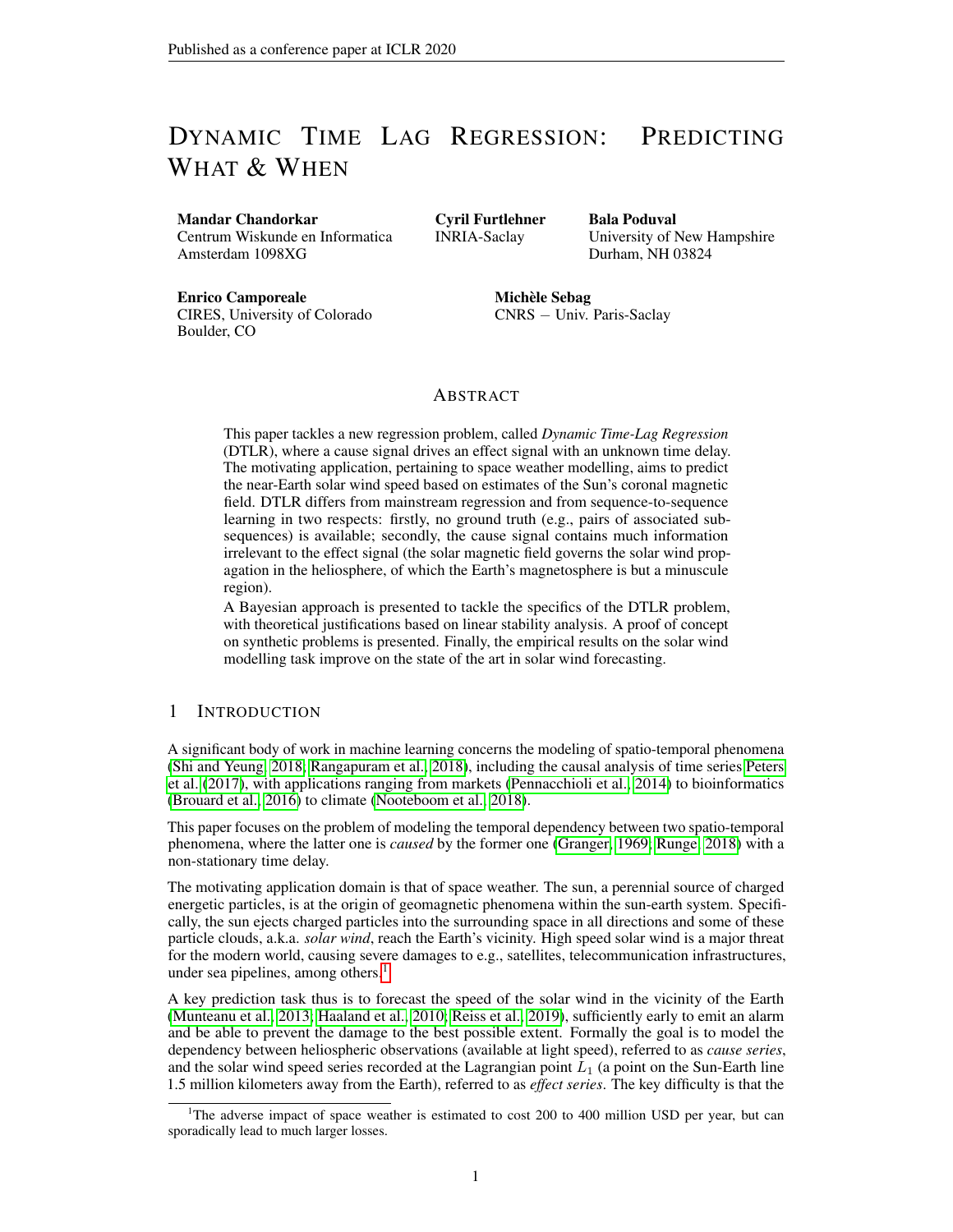# D.1 SUPPLEMENTARY PLOTS

# D.1.1 SYNTHETIC PROBLEMS



(a) Problem II, Goodness of fit, Output  $y(x)$ 



(c) Problem II, Error of time lag prediction



(b) Problem II, Goodness of fit, Time lag  $(t)$ 



(d) Problem II, Output vs Time Lag Relationship

200 300 400 Output

Figure 3: Problem II, Results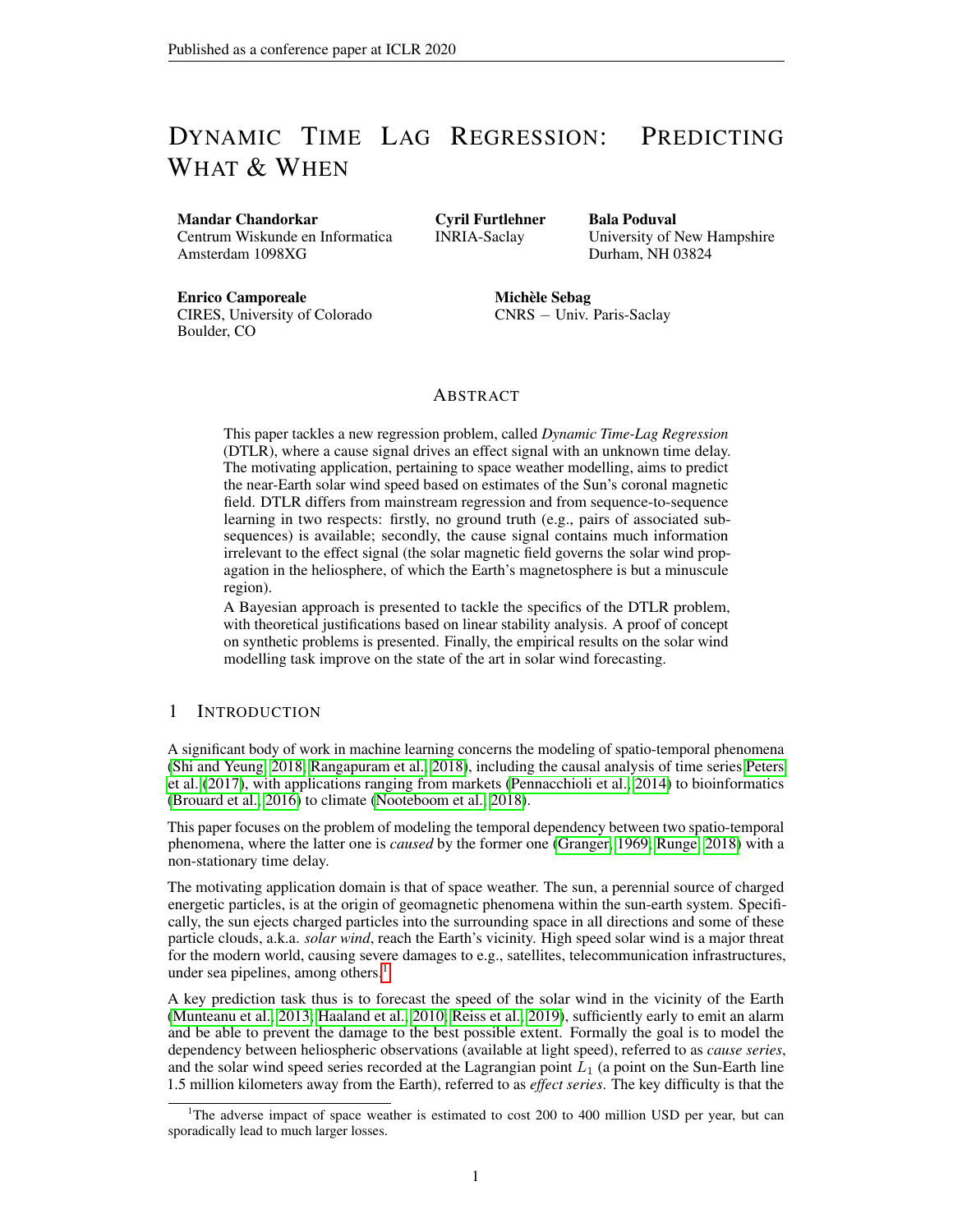

(a) Problem III, Goodness of fit, Output  $y(x)$ 



(c) Problem III, Error of time lag prediction



(b) Problem III, Goodness of fit, Time lag (t)



(d) Problem III, Output vs Time Lag Relationship

Figure 4: Problem III, Results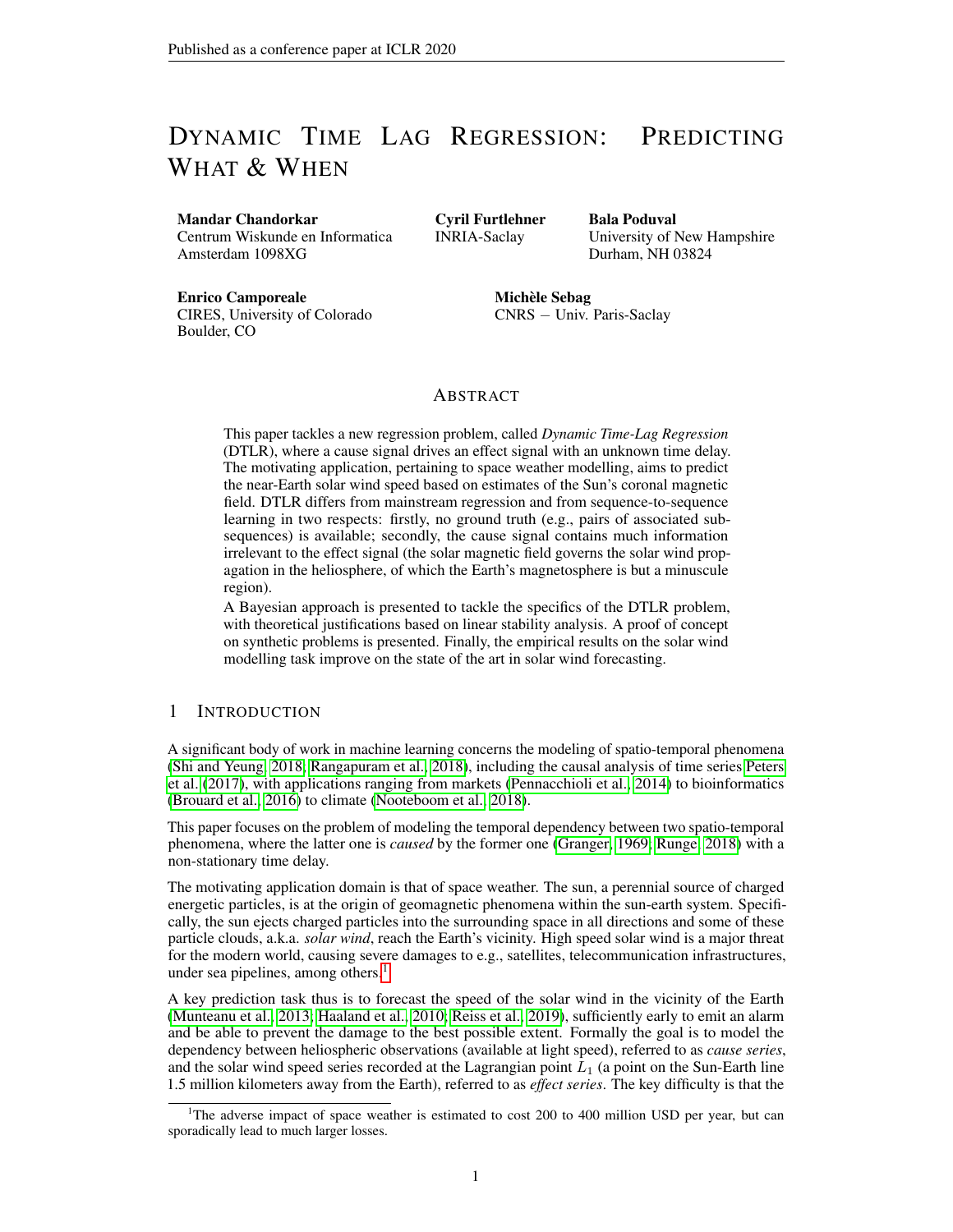

(a) Problem IV, Goodness of fit, Output  $y(x)$ 



(c) Problem IV, Error of time lag prediction



(b) Problem IV, Goodness of fit, Time lag (t)



(d) Problem IV, Output vs Time Lag Relationship

Figure 5: Problem IV, Results